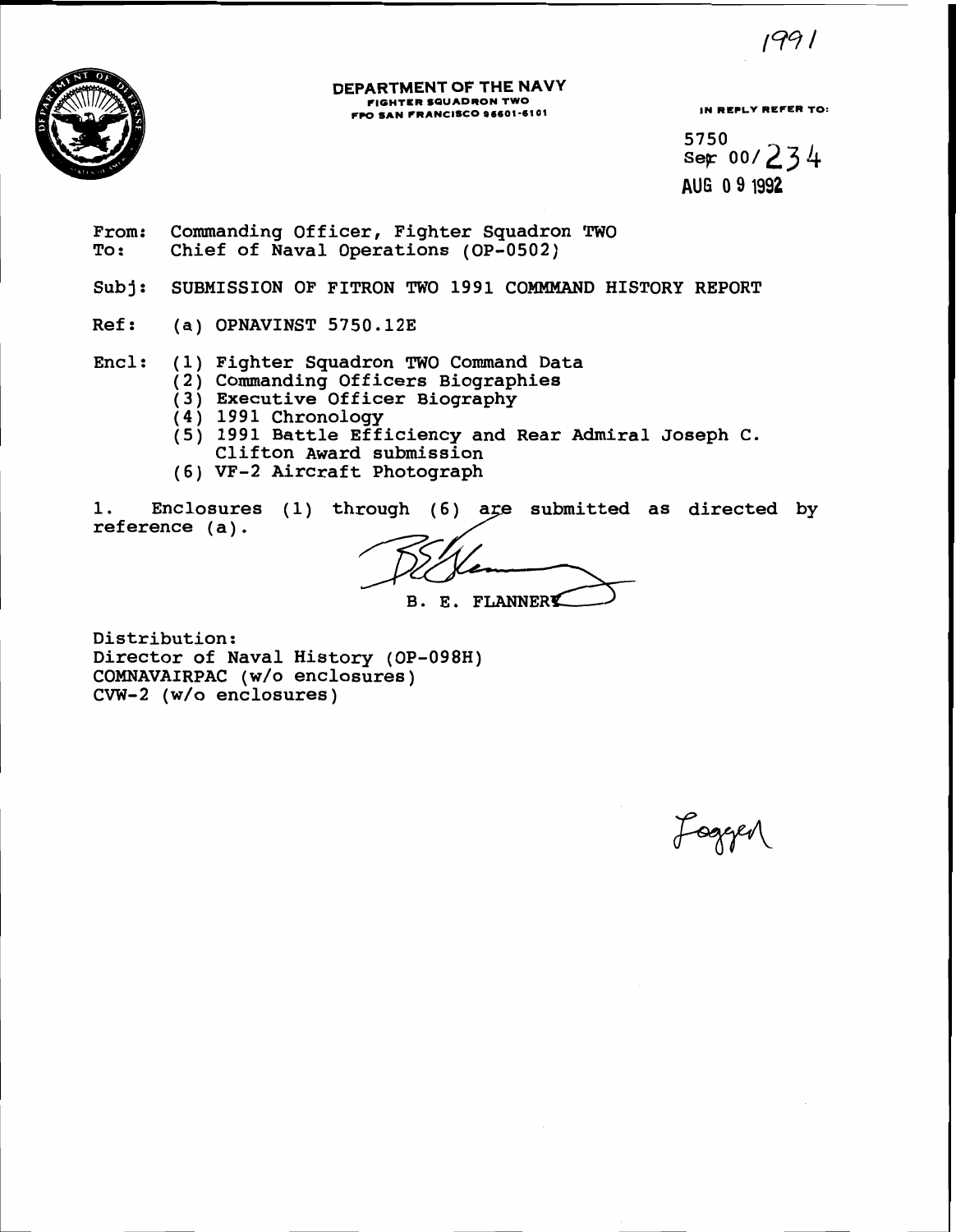#### BOUNTY HUNTER SQUADRON HISTORY

Fighter Squadron TWO traces its roots to the earliest days of Naval Aviation. Commissioned in 1922, Fighting TWO was the first squadron to deploy aboard the U. S. Navy's first aircraft carrier USS Langley (CV-1). Throughout the 1920's and 30's, VF-2 operated from a variety of aircraft carriers and saw aviation's transition from two wing, fabric covered bi-planes to the first allmetal monoplanes.

During World War 11, VF-2 compiled an outstanding record in combat. From the carrier USS Lexington (CV-2), VF-2 halted the Japanese expansion toward Australia during the Battle of Coral Sea. While flying their F6F Hellcat<br>Fighters from the decks of the USS Enterprise (CV-6) and USS Hornet (CV-12), Fighters from the decks of the USS Enterprise (CV-6) and USS Hornet the squadron destroyed over 500 enemy aircraft and sank over 50,000 tons of enemy shipping while losing only seven of their own planes. Life Magazine described Fighting TWO as "The Hottest Fighter Squadron in the Pacific!"

At the end of World War 11, Fighter Squadron TWO was disestablished, and remained absent from Naval Aviation for 27 years. In 1972, VF-2 was selected to introduce the F-14 Tomcat to the fleet. To emphasize the Tomcat's unique search and destroy capabilities, Fighting TWO chose the nick name "Bounty Hunters". As a reminder of VF-2's rich history, the squadrons current inventory of F-14's display a blue, white, and red "Langley stripe" similar to the markings used by the first aircraft that deployed aboard the USS Langley in 1925.

Throughout the 1970's and 80's the Bounty Hunters made several deployments to the Western Pacific and Indian Oceans in support of national policy. During this period, Fighting TWO won several awards which established them as one of the Navy's premier fighter squadrons. Among these were two COMNAVAIRPAC Battle "E's" , an unprecedented three consecutive Boola-Boola awards from 1985 to 1987 and numerous victories in the West Coast High Noon Gunnery, TARPS, ECCM and Fighter Derby competitions. The Bounty Hunters also won the coveted "Mutha" trophy three times, an award given by their peers for the utmost in professionalism and fighter spirit.

VF-2 began the 1990's as part of America's response to Iraqs invasion of Kuwait. After Operation Desert Shield erupted into Operation Desert Storm, VF-2 set the pace, flying over 550 combat missions and 1900 combat flight hours during the 43 day war, more than any other tactical squadron flying any type of aircraft in theater. In addition to establishing air supremacy over the skies<br>of Iraq and Kuwait, VF-2's TARPS efforts consistently provided the best photo Iraq and Kuwait, VF-2's TARPS efforts consistently provided the best photo intelligence information available to joint commanders and coalition forces.

In June 1991, the Bounty Hunters triumphantly returned to NAS Miramar and continued its relentles string of achievements. The Bounty Hunters won the coveted "Mutha" trophy a fourth time, an unprecedented achievement in F-14 history. To go along with victories in the 1991 TARPS and ECCM derby competitions, Fighting TWO also was selected for its third COMNAVAIRPAC Battle "E" in the last 10 years.

Currently, VF-2 enjoys the COMNAVAIRPAC nomination for the 1991 Joseph C. Clifton trophy, the award given to the finest Fighter Squadron in the Navy.<br>They are scheduled to deploy aboard USS Ranger (CV-61) on it's final cruise in They are scheduled to deploy aboard USS Ranger (CV-61) on it's final cruise August, 1992.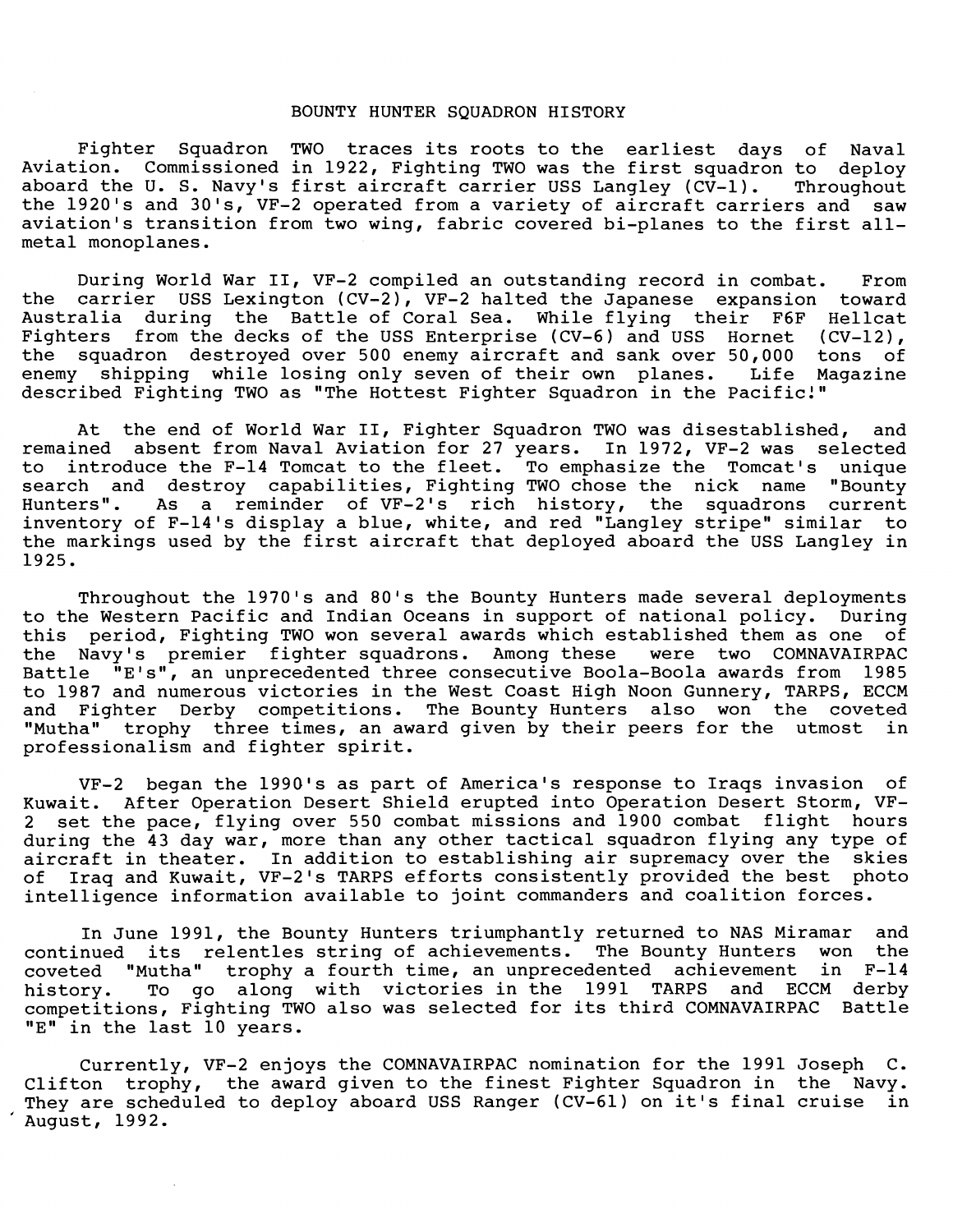#### FIGHTER SQUADRON TWO COMMAND DATA

Commanding Officers: David L. Jackson, Commander, U. S. Navy (JAN - FEB **91)**  James J. Quinn, Commander, U. S. Navy (FEB **91** - MAY **92)** 

Executive Officer: Brian E. Flannery, Commander, U. S. Navy

Senior Administrative Command: Commander Fighter Airborne Early Warning Wing, U. S. Pacific Fleet

Senior Operational Command: Commander Carrier Airwing TWO

I. Squadron Mission:

a. To sustain at all times the capability to establish and maintain maritime air superiority in the vicinity of the Task Force.

b. To project power ashore in support of strike operations through air to ground ordnance delivery and to project power ashore in a strike capacity or in support of strike operations and maintain air supremacy in the vicinity of a strike group.

c. To provide a tactical reconnaissance capability.

**11.** Aircraft: Grumman **F-14A** Bureau Numbers:

| 162604      | 162600 | 159843 | *160696                                                        | 159873  |  |
|-------------|--------|--------|----------------------------------------------------------------|---------|--|
| 162606      | 161299 | 159869 | $*161271$                                                      | 159867  |  |
| 162598      | 160695 | 161276 | *161624                                                        | *161276 |  |
|             |        |        | * - Configured to carry Tactical Air Reconnaissance Pod System |         |  |
| $(TARPS)$ . |        |        |                                                                |         |  |

111. Deployment - USS RANGER **(CV-61)** 

Desert Shield/Storm Deployment REFTRA **<sup>08</sup>**Dec **91** - **08** Jun **<sup>92</sup> 02** Dec **92** - **13** Dec **92**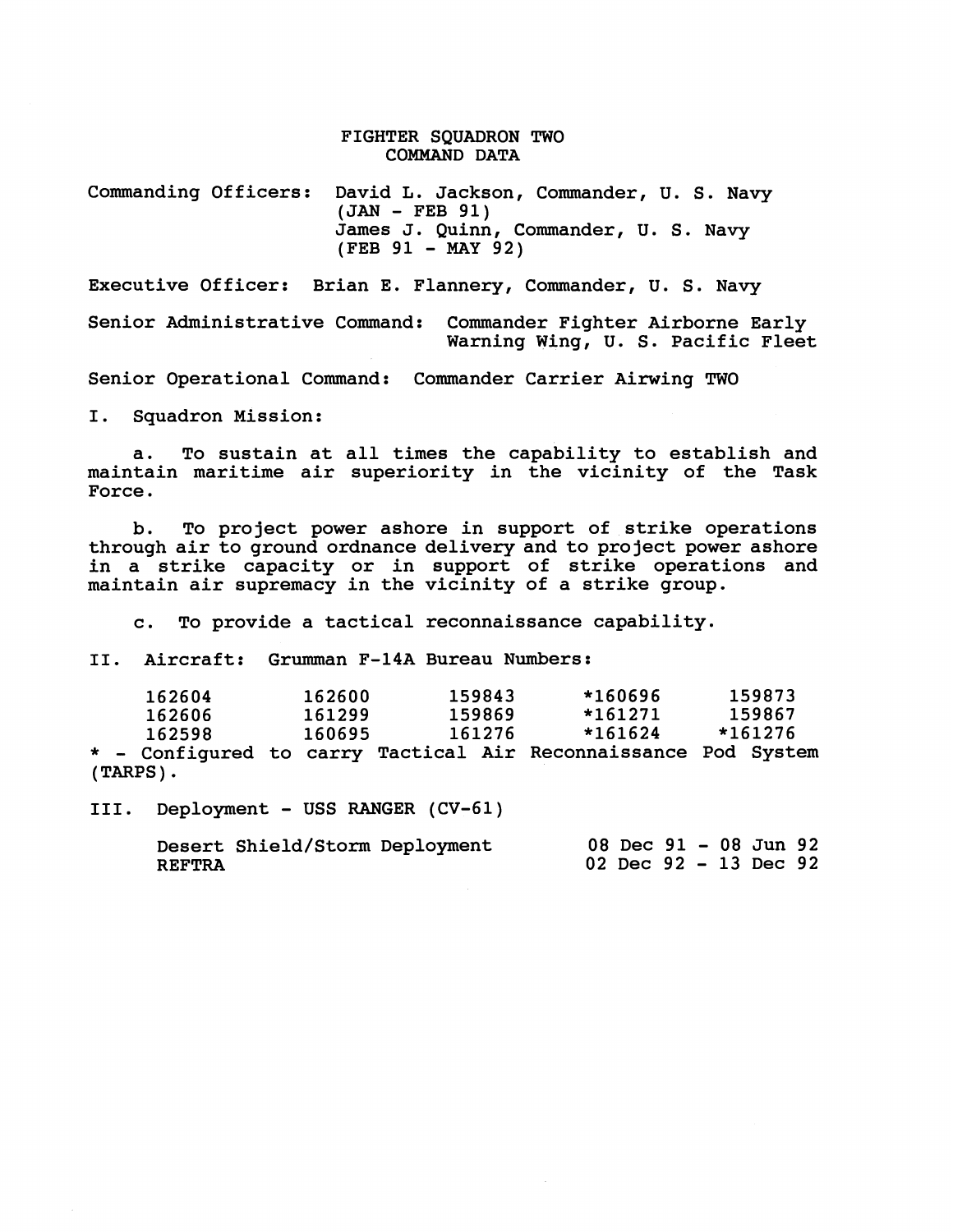#### **FIGHTER SQUADRON TWO 1991 CHRONOLOGY**

DATE EVENT<br>01 - 02 JAN Inport

- Inport Subic Bay, RP, USS RANGER (CV 61)
- **03 JAN VF-2 Completes Second Bear Intercept of Cruise, USS RANGER (CV 61)**
- **<sup>03</sup> 15** JAN **Transit/Cyclic Operations enroute Arabian Gulf, USS RANGER (CV 61)**
- **<sup>08</sup> 11** JAN **DACT with VA-145/155, USS RANGER (CV 61)**
- **11** JAN **Air-to-Air MISSILEX, 1 AIM-7, USS RANGER (CV 61)**
- **17** JAN **Commence Operation Desert Storm, USS RANGER (CV 61)**

**17 JAN 91** - **28 FEB 91** 

|       | <b>HOURS FLOWN</b> | SORTIES FLOWN |
|-------|--------------------|---------------|
| Day   | 593.2              | 134           |
| Night | 1311.0             | 423           |
| Total | 1904.2             | 557           |

**Percent Night Time: 68.8% 100% Sortie Completion Rate Set monthly F-14 flight hour record (1176.5) Flew more hours than any squadron in theater (1904.2)** 

#### **MISSIONS FLOWN**

**124 Strike Escort 359 Combat Air Patrol 71 Photo Reconnaissance** 

#### **AIRCRAFT AVAILABILITY**

**97.3% Mission Capable Rate (AMMR) 94.77% Full Mission Capable Rate** (AMMR) **100% FMC for 1st 30 days of war All aircraft flew in combat** 

#### **WEAPONS SYSTEMS READINESS**

**100% Weapons Station Availability 10,824 Captive Carry Flight Hours 1,974 Missiles Loaded** 

#### **SAFETY**

**Zero Class A, B and C Ground or Flight Mishaps Zero FODS**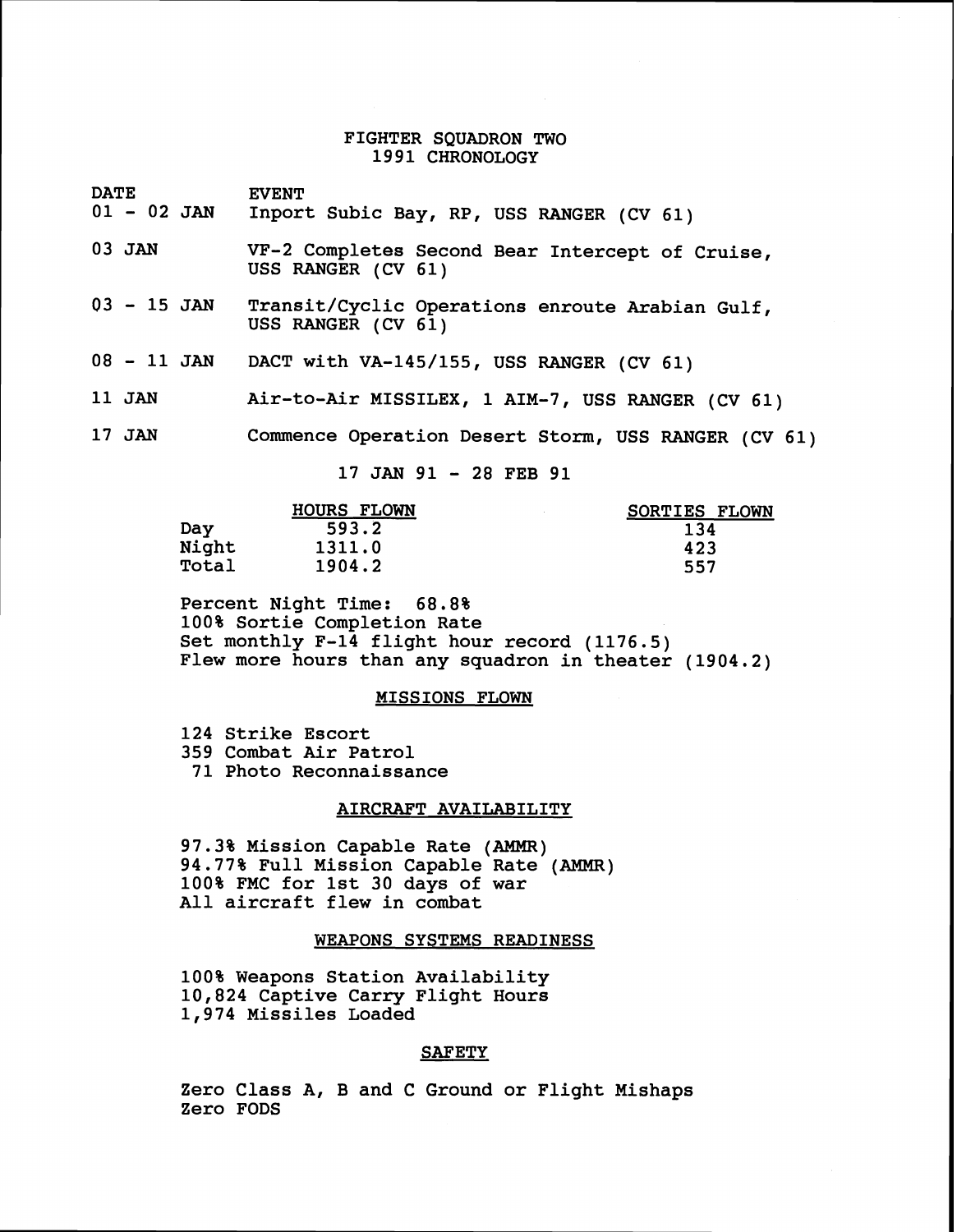28 FEB Complete Operation Desert Storm, USS RANGER (CV **61) 21 MAR** DACT with French Mirage 2000, USS RANGER (CV **61) <sup>23</sup>**- <sup>27</sup>**MAR** Inport Abu Dahbi, UAE 29 MAR - **3** APR DACT with French Mirage 2000, USS RANGER (CV **61) 13** APR Airwing Strike, Oman, USS RANGER (CV **61) 18** APR Depart Arabian Gulf, USS RANGER (CV **61)**  27 APR WOG Day, USS RANGER (CV **61)**  29 APR - **3** MAY Inport Pattaya, Thailand, USS RANGER (CV **61) 4 MAY** DACT with Thai Air Force, USS RANGER (CV **61)**  7 **MAY** Air Show for Hong Kong VIPs, USS RANGER (CV **61) 8 MAY** - **12 MAY** Inport Hong Kong, USS RANGER (CV **61) 14 MAY** Cope Thunder Exercise, USS RANGER (CV **61) 15 MAY** - **18 MAY** Inport Subic Bay, RP, USS RANGER (CV **61) 31 MAY** Inport Pearl Harbor, Hawaii, USS RANGER (CV **61)**  2 JUN VF-2 Host Airwing TWO Air Show, Flies Hawaii's Governor Wahail, USS RANGER (CV **61)**  7 JUN Fly off, NAS Miramar 8 JUN Arrive San Diego, USS RANGER (CV **61)**  22 JUL - **11** SEP ECCM Training, MAS Miramar 2 **3** JUL Air-to-Air MISSILEX, 2 AIM-7, 2 AIM-9, NAS Miramar 5 AUG - **4** SEP Air-to-Ground Strafe/Bomb/Low-Level Training, NAS Miramar 5 AUG - 10 SEP TARPS Derby Training, NAS Miramar 5 AUG - **6** SEP TARPS Syllabus Training Flights, NAS Miramar **<sup>6</sup>**AUG - **6** SEP IWSR, NAS Miramar **<sup>20</sup>**- 27 AUG TOPGUN Ground School (4 Officers), NAS Miramar 21 AUG Air-to-Air MISSILEX, 2 AIM-9, NAS Miramar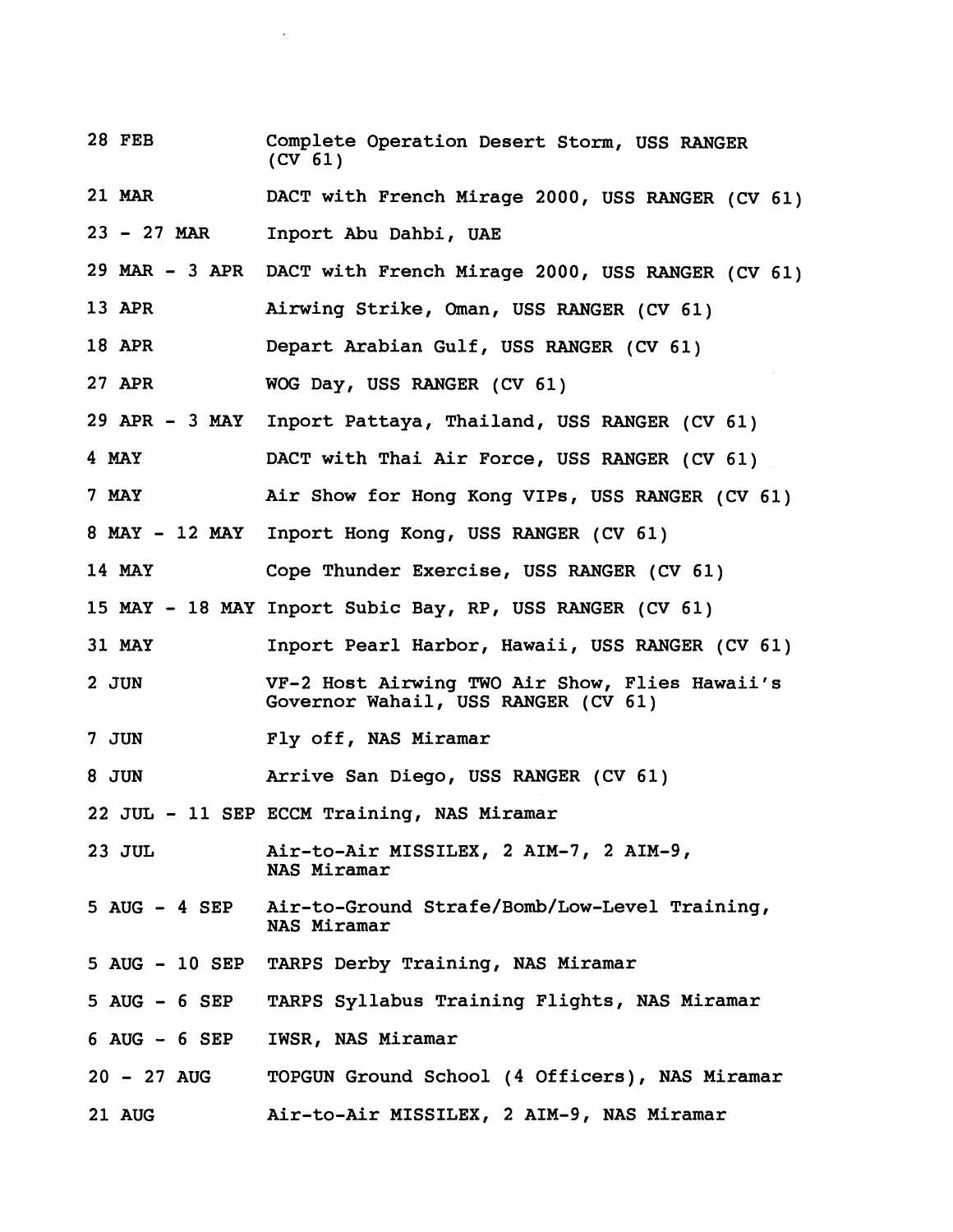- 22 AUG Air-to-Air MISSILEX, 1 AIM-9, NAS Miramar
- 24 AUG Airwing Strike, NAS Miramar
- 29 AUG Air-to-Air MISSILEX, 2 AIM-7, NAS Miramar
- 9 AUG NATOPS Unit Eval, NAS Miramar
- 12 SEP ECCM COMPEX, NAS Miramar
- <sup>13</sup> 24 SEP Air-to-Air Gunnery Training, **NAS** Key West
- <sup>25</sup> 26 Sep High Noon Air-to-Air Gunnery Competition,. NAS Key West
- <sup>4</sup> 24 OCT ACM Training, NAS Miramar
- 21 OCT TARPS Derby, NAS Miramar
- <sup>25</sup> 28 OCT Fighter Derby 91, NAS Miramar
- 30 OCT 1 NOV Independent Steaming Exercises (ISE), SOCAL, USS RANGER (CV 61)
- <sup>4</sup> 8 NOV Fleet Fighter ACM Readiness Program (FFARP), NAS Miramar
- <sup>13</sup> 23 NOV Fleet Fighter ACM Readiness Program (FFARP), NAF El Centro
- <sup>2</sup> 13 DEC REFTRA, SOCAL USS RANGER (CV 61)
- 10 DEC Air-to-Air MISSILEX, 2 AIM-7, USS RANGER (CV 61)
- <sup>16</sup> 31 DEC TARPS Training, NAS Miramar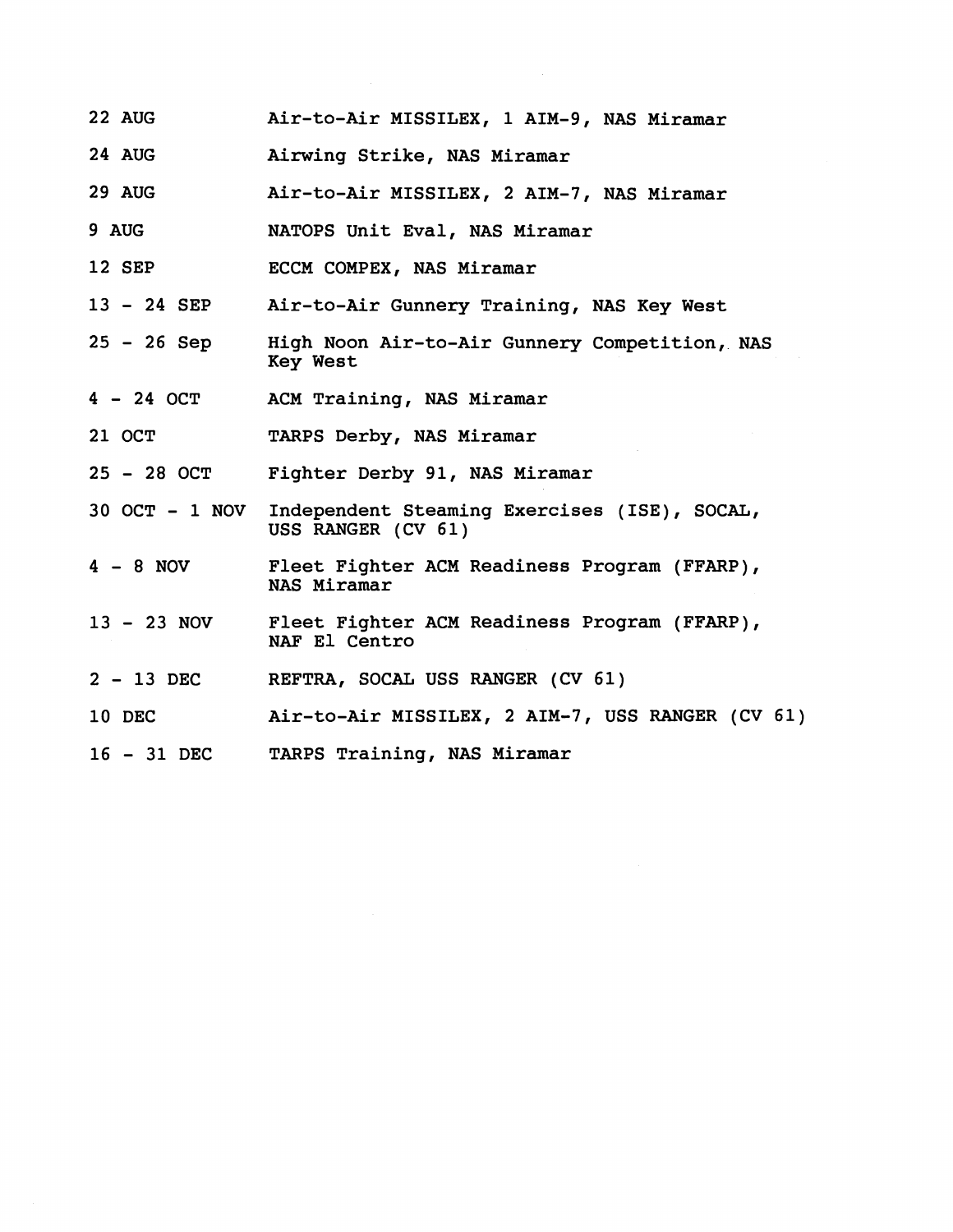

### **DEPARTMENT OF THE NAVY FIGHTER SQUADRON TWO FPO SAN FRANCISCO 96601-6101**

IN REPLY REFER TO:<br>1650 Ser 00/ **008**  02 **JAN** 92

From: Commanding Officer, Fighter Squadron TWO<br>To: Commander, Naval Air Force, U. S. Pacific To: Commander, Naval Air Force, U. S. Pacific Fleet (Code 31)<br>Via: (1) Commander, Carrier Air Wing TWO (1) Commander, Carrier Air Wing TWO (2) Commander, Carrier Group Seven

Subj: 1991 BATTLE EFFICIENCY AND REAR ADMIRAL JOSEPH C. CLIFTON AWARD SUBMISSION

- Ref: (a) OPNAVINST 1650.24
	- **(b)** COMNAVAJRPACINST C3500.6D
	- (c) COMFITA EWWINGPACINST 3500.15B
- Encl: (1) 1991 Fighter Battle Readiness Efficiency Report and 1991 Rear Admiral Joseph C. Clifton Award Submissions

1. In accordance with references (a) and **(b),** enclosure **(1)** is submitted for the competitive period 1 January, 1991 - 31.December, 1991. Reference (c) delineates criteria for community wide competitive exercises.

2. 1991 has been an incredible year for the Bounty Hunters. This Squadron has consistently demonstrated the capability to perform sustained, prolonged, deployed operations both in peace and at war. Over the past year, Fighter Squadron Two has excelled as innovative, tactical<br>leaders of the Air Wing, Battle Group and Fighter Community. Their leaders of the Air Wing, Battle Group and Fighter Community. unheard of accomplishments during Operation Desert Storm included aggressive, record setting performances in flight hours/sorties flown, maintenance MC/FMC rates, weapon systems efficiency, TARPS excellence and safety. During this intense 43 day period of combat operations, VF-2 set the all time, F-14 monthly flight hour record in February (1176.5), and flew more hours (1904.2) than any squadron flying any type aircraft in theater. Upon return to NAS Miramar VF-2 continued to set Upon return to NAS Miramar VF-2 continued to set the pace, leading the Air Wing and Fighter community in all competitive categories, both mishap and FOD free.

3. Bottom line, **the** numbers speak for themselves! Fighter Squadron TWO has emerged as the most operationally intense, battle tested, fighter squadron in the U. S. Navy. No command cares for its people, aircraft and professional reputation more than the Bounty Hunters do. It is a contagious attitude that continues to spread.

4. I am very proud of the officers and men of Fighter Squadron TWO. They have worked overtime to support the needs, interests and commitments of their Air Wing, Battle Group and Nation. They have met and<br>executed every operational goal...flawlessly, in combat, and safely. They have worked overtime<br>ments of their Air Wing,<br>executed every operationa<br><u>No one else can compare</u>!

QUINN

Copy to: COMFITAEWWINGPAC (Code **30)**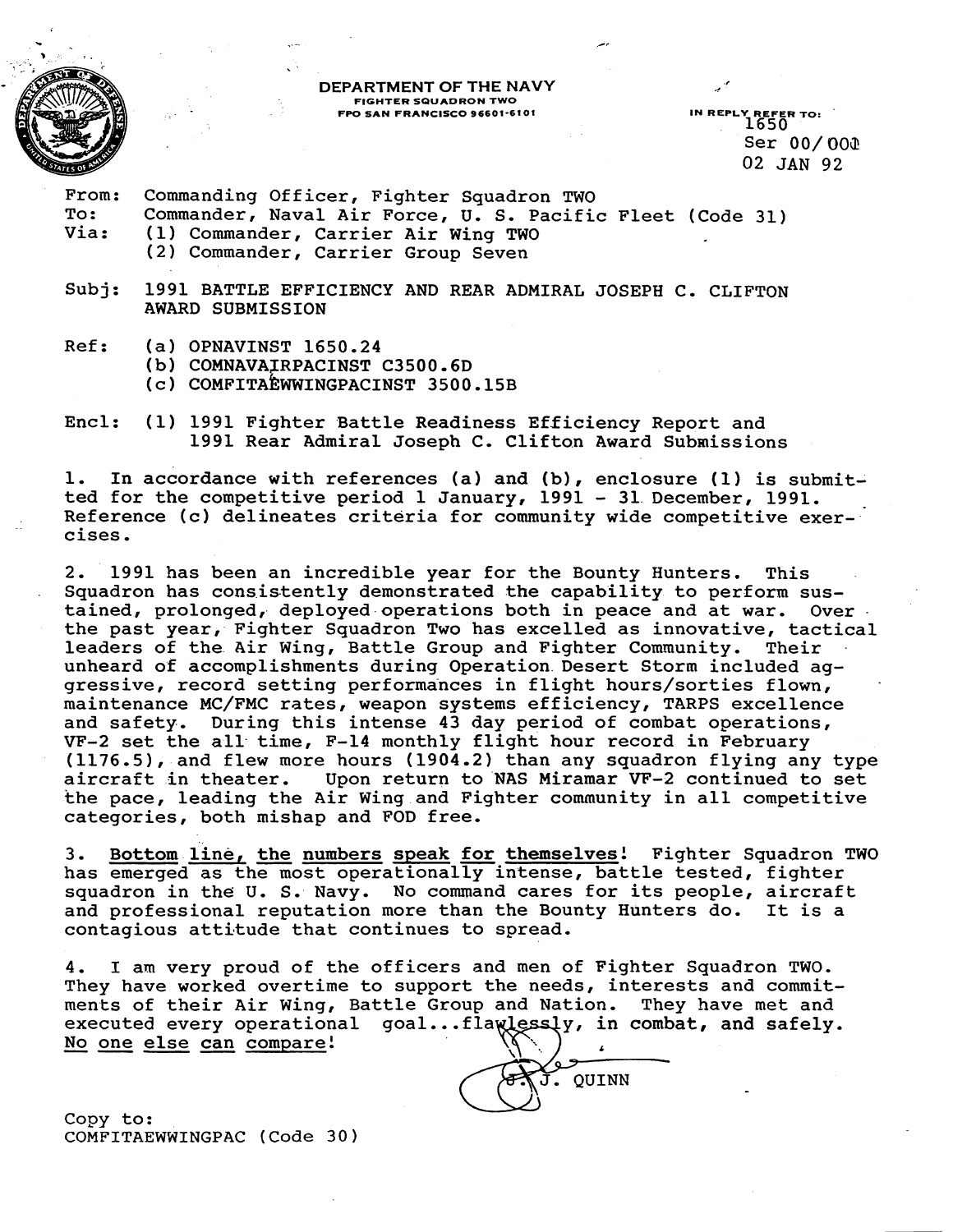# **1991 FIGHTER BATTLE EFFICIENCY REPORT** - **1991 REAR ADMIRAL JOSEPH C, CLIFTON AWARD SUBMISSION FROM FIGHTER SQUADRON TWO**

### **1. OPERATIONAL ACHIEVEMENTS**

?.

- **A. Flight Hours**
- **(1) Total Hours Flown**

| (a) Day:<br>٠      | 3035.0 |
|--------------------|--------|
| (b) Night:         | 2457.2 |
| (c) Total:         | 5492.2 |
| (d) Percent Night: | 44.78  |

**(2) Total Embarked Hours** 

| (a) Day:                     | 1559.6 |
|------------------------------|--------|
| (b) Night:                   | 2132.2 |
| (c) Total:                   | 3691.9 |
| (d) Percent Night:           | 57.8%  |
| (3) Total Flight Hour Grant: | 5492.1 |
| (4) Percent of Grant Flown:  | 100%   |

- **B. Sorties** 
	- **(I) Total Sorties Flown** 
		- **(a) Day: 1295**
		- **(b) Night: 1130**
		- **(c) Total: 2425**
		- **(d) Percent Night: 46.6%**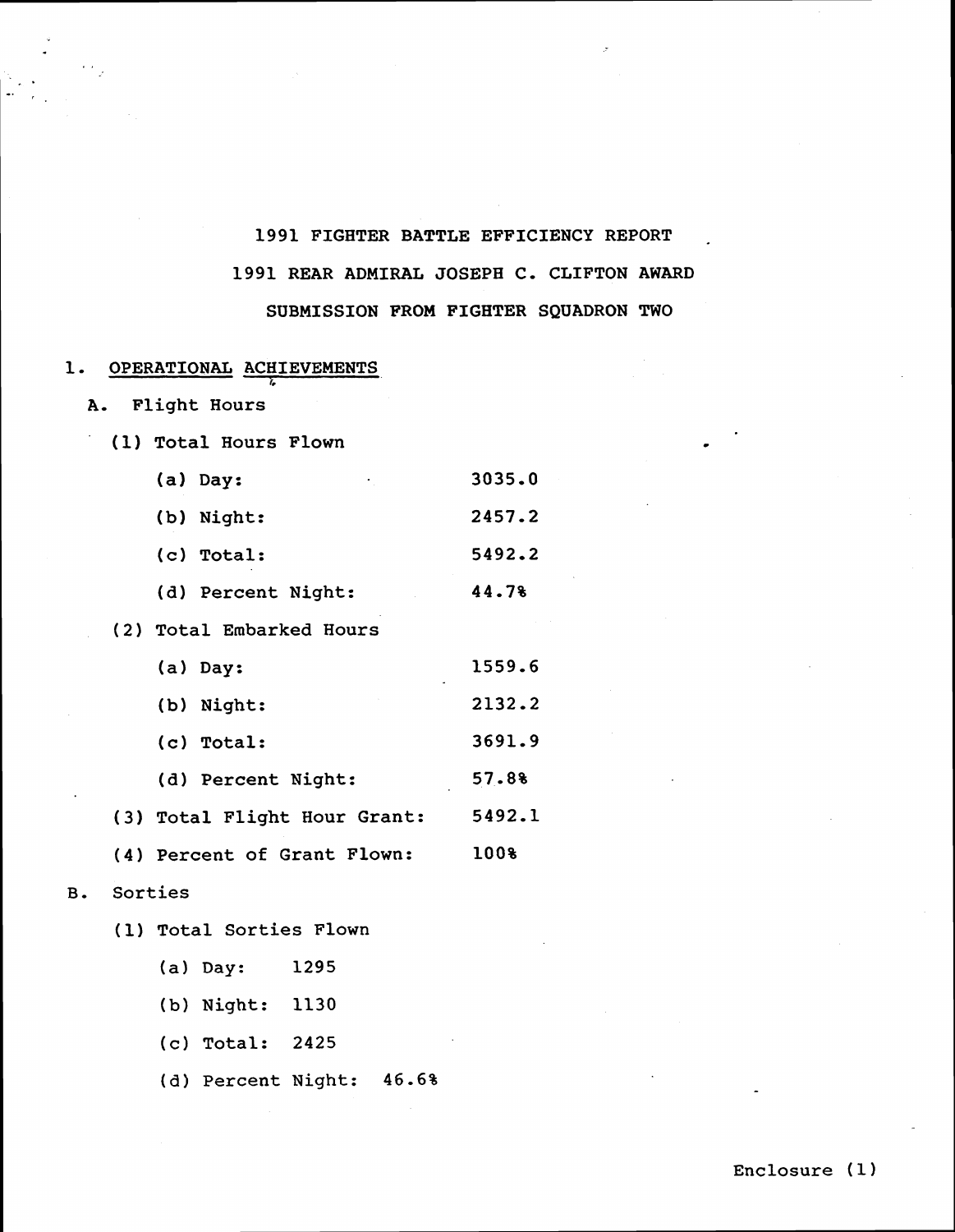- **\*\*NOTE: VF-2 set the All-time Fleet F-14 flight hour record for one month flying 1176.5 Hours in February, 1991.**
- **\*\*NOTE: VF-2 flew 1904.6 total combat hours, more than any squadron flying any type aircraft in theater.** 
	- **B. Sorties Flown** 
		- **(1) Day: 134**
		- **(2) Night: 423**
		- **(3) Total: 557**
		- **L (4) Percent Night: 75.9%**
- **\*\*NOTE: 100% Sortie Completion Rate,\*'\*** 
	- **C. Missions Flown** 
		- **(1) 124 Strike Escort.**
		- **(2) 359 Combat Air Patrol,**
		- **(3) 71 Photo Reconnaissance.**
	- **D. Aircraft Availability** 
		- **(1) 97.3% Mission capable Rate (AMMR).**
		- **(2) 94.77% Full Mission Capable Rate (AMMR).**
- \*\* **NOTE: 100% FMC for the last 30 days of war no aircraft down more than 16 hours at one time,**
- NOTE: Aircraft utilization: 107.0 flight hours per aircraft. All **aircraft were flown in combat.**
- \*\* **NOTE:** Cannibialization rate: 14.5 per 100 flight hours.
- NOTE: Averaged 13.7 maintenance man hours per flight hour.
- \*\* **NOTE: Completed 21 phase inspections during 43 day war.**
- \*\* **NOTE: Over 4500 maintenance items processed in 43 days.** 
	- **E. Weapon Systems Readiness** 
		- **(1) 100% Weapon Station Availability.**
		- **(21 10,824 Captive Carry Flight Hours.**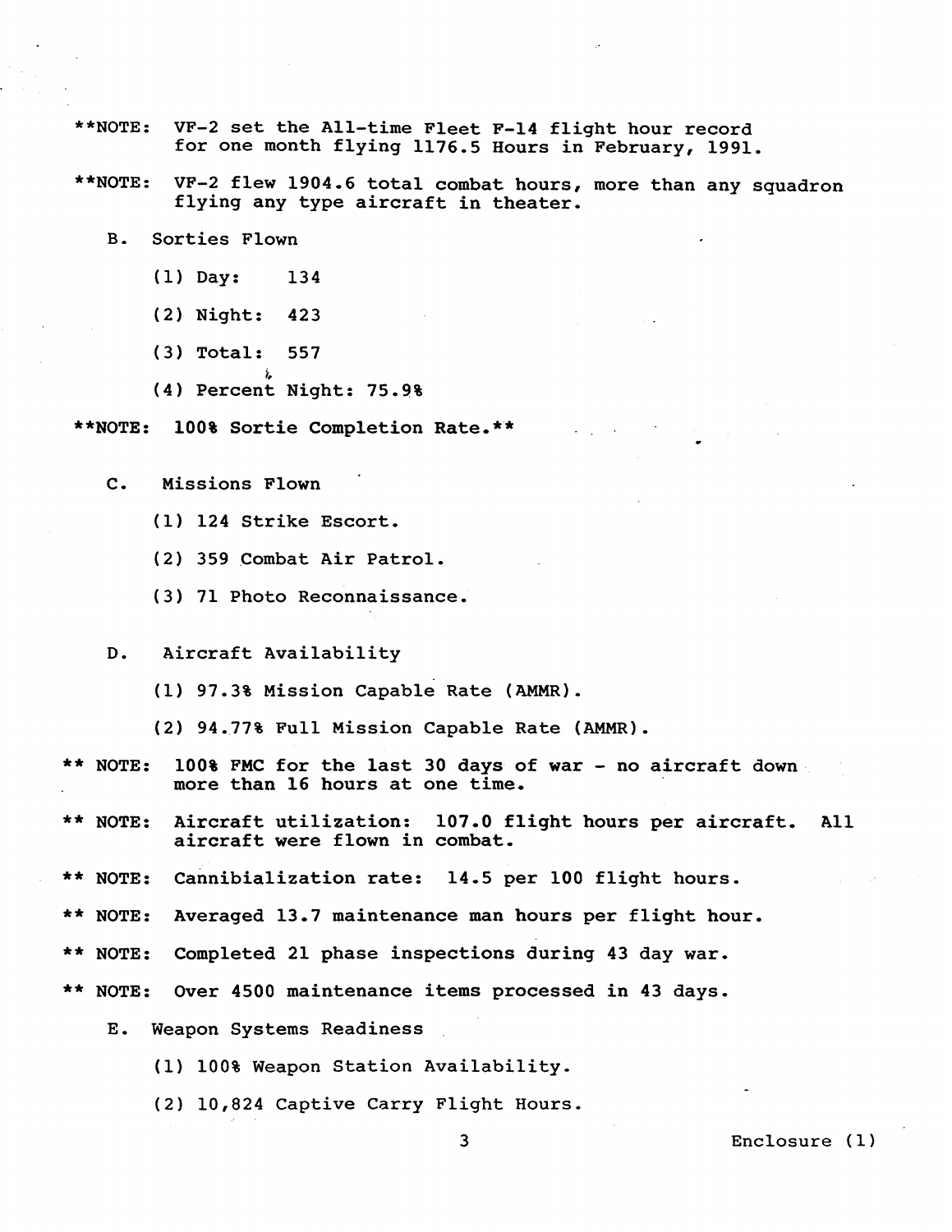- **(3) 1,974 missiles loaded.**  (3) 1,974 missi<br>Safety<br>(1) <u>ZERO</u> Class<br>(2) <u>ZERO</u> FODS.<br>NING READINESS
- **F, Safety** 
	- **(1) ZERO Class** A, B, **C ground or flight mishaps.**
	-
- **3. TRAINING READINESS** 
	- A. Competitive Exercises (Compex/COMFITAEWWINGPAC Competitions)

|     |                                                   | E'S | Q's                     | $NQ'$ s     |
|-----|---------------------------------------------------|-----|-------------------------|-------------|
|     | (1) Air-to-Air Missilex<br>$AAW-6-A$ $(AIM-54/7)$ | 14  | 0                       | 0           |
|     | (2) Air-to-Air Missilex<br>$AAW-7-A$ $(AIM-9)$    | 10  | 0                       | 0           |
| (3) | Air-to-Ground Gunnery<br>STW-1-A (STRAFE)         | 0   | 0                       | 0           |
| (4) | Air-to-Air Gunnery<br>AAW-1-A (Banner)            | 16  | 0                       | 0           |
| (5) | Air-to-Air Gunnery<br>AAW-2-A (Circular/Dart)     | 0   | $\mathbf 0$             | 0           |
| (6) | <b>ECM Compex</b><br>$AAW-1-I$                    | 29  | 0                       | 0           |
| (7) | <b>TARPS Compex</b>                               | 4   | 4                       | 0           |
|     | Subtotal                                          | 73  | $\overline{\mathbf{4}}$ | $\bf{0}$    |
| (8) | <b>ACM Compex</b><br>$AAW-9-A$ (2vUNK)            | 8   | $\Omega$                | 0           |
| (9) | <b>ACM Compex</b><br>AAW-12-A (2v2 Offensive)     | 16  | 0                       | 0           |
|     | (10) ACM Compex<br>AAW-13-A (2v2 Defensive)       | 12  | 4                       | 0           |
|     | ACM Subtotal                                      | 36  | $\overline{\mathbf{4}}$ | $\mathbf 0$ |
|     | (11) Fighter Derby E's                            | 8   | $\boldsymbol{4}$        | $\mathbf 0$ |
|     | <b>TOTAL</b>                                      | 117 | 8                       | 0           |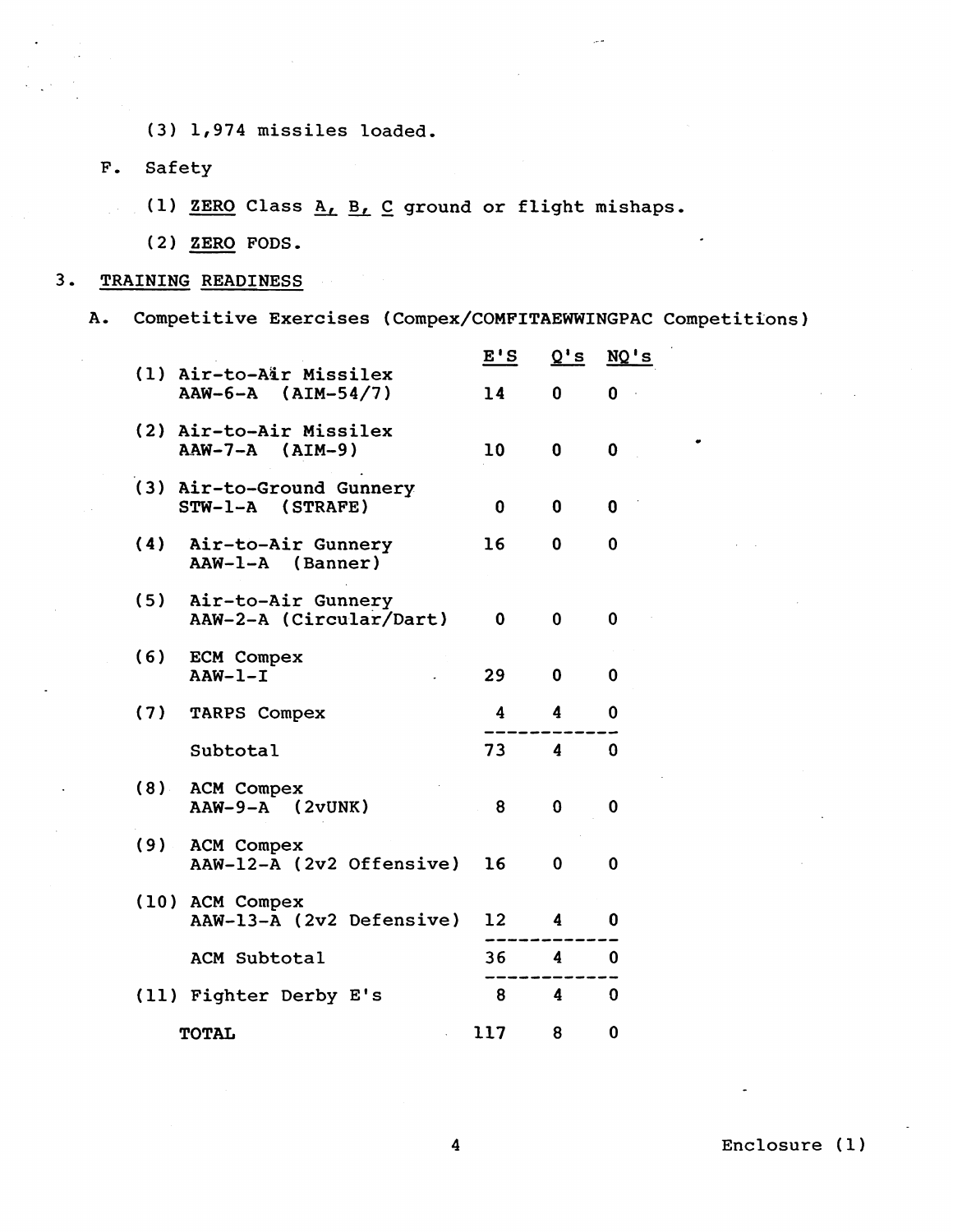**CFAWP COMPETITIONS** 

| 1. Fighter Derby | 21.2 points/section (106 pts/5 sections) |
|------------------|------------------------------------------|
| 2. ECCM Compex   | 77 points (7.7 points/aircrew average)   |
| 3. High Noon     | 22.78 % hits (437/1918 hits/expended)    |
| 4. Tarps Derby   | 768 points 96.0% (768/800 points)        |

**3. Ordnance Expenditures** 

| $(1)$ . Aim-54:            |      |                                           |                         | 100% of allowance expended |
|----------------------------|------|-------------------------------------------|-------------------------|----------------------------|
| λ.<br>$(2).$ Aim-7:        | 100% | n                                         | $\pmb{n}$               | $\mathbf{r}$               |
| $(3)$ . Aim-9:             | 1008 | $\,$ m                                    | $\mathbf{H}$            | $\mathbf{H}$               |
| $(4)$ . 20mm TP            | 79%  | $\mathbf{r}$<br>$\mathbf{m}$              |                         | $\mathbf{m}$               |
| $(5)$ . 20mm HEI           | 998  | $\mathbf{r} = \mathbf{r}$<br>$\mathbf{u}$ |                         | $\mathbf{H}$               |
| (6). .45 Caliber 100%      |      | $\mathbf{m}$                              | $\mathbf{u}$            | $\mathbf{H}$               |
| (7). RR-129 Chaff 100%     |      | $\pmb{\mathfrak{v}}$                      | $\overline{\mathbf{u}}$ | $\mathbf{H}$               |
| $(8)$ . RR-144 Chaff $N/A$ |      | $\pmb{v}$                                 | $\mathbf{H}$            | $\mathbf{r}$               |
| (9). MK-46 Flares 30%      |      | $\pmb{v}$                                 | $\mathbf{H}$            | $\pmb{\mathfrak{m}}$       |
| $(10)$ . MJU-8 Flares 55%  |      | $\pmb{\mathfrak{m}}$                      | $\mathbf{H}$            | $\mathbf{u}$               |
| $(11)$ . Mk-83 GPB 100%    |      | $\mathbf{u}$                              | $\pmb{\mathfrak{m}}$    | $\blacksquare$             |

### **C. Squadron CEP**

- **(I) MK-83 General Purpose Bombs (20 inert): CEP-50 feet; 30 degree dive angle.**
- **D. Missile Firings**

| Date      | AIRCRAFT BUNO | Missile                | Station                     |
|-----------|---------------|------------------------|-----------------------------|
| 11 JAN 91 | 160695        | $ATM-7F-6$             | lВ                          |
| 29 JAN 91 | 162598        | AIM-9M (COMBAT)        | 1A                          |
| 23 JUL 91 | 160696        | $AIM-9M$<br>$AIM-7F-6$ | 1A<br>8B                    |
| 23 JUL 91 | 161603<br>5   | $ATM-9M$<br>$AIM-7F-6$ | 1B<br>6<br>Enclosure<br>(1) |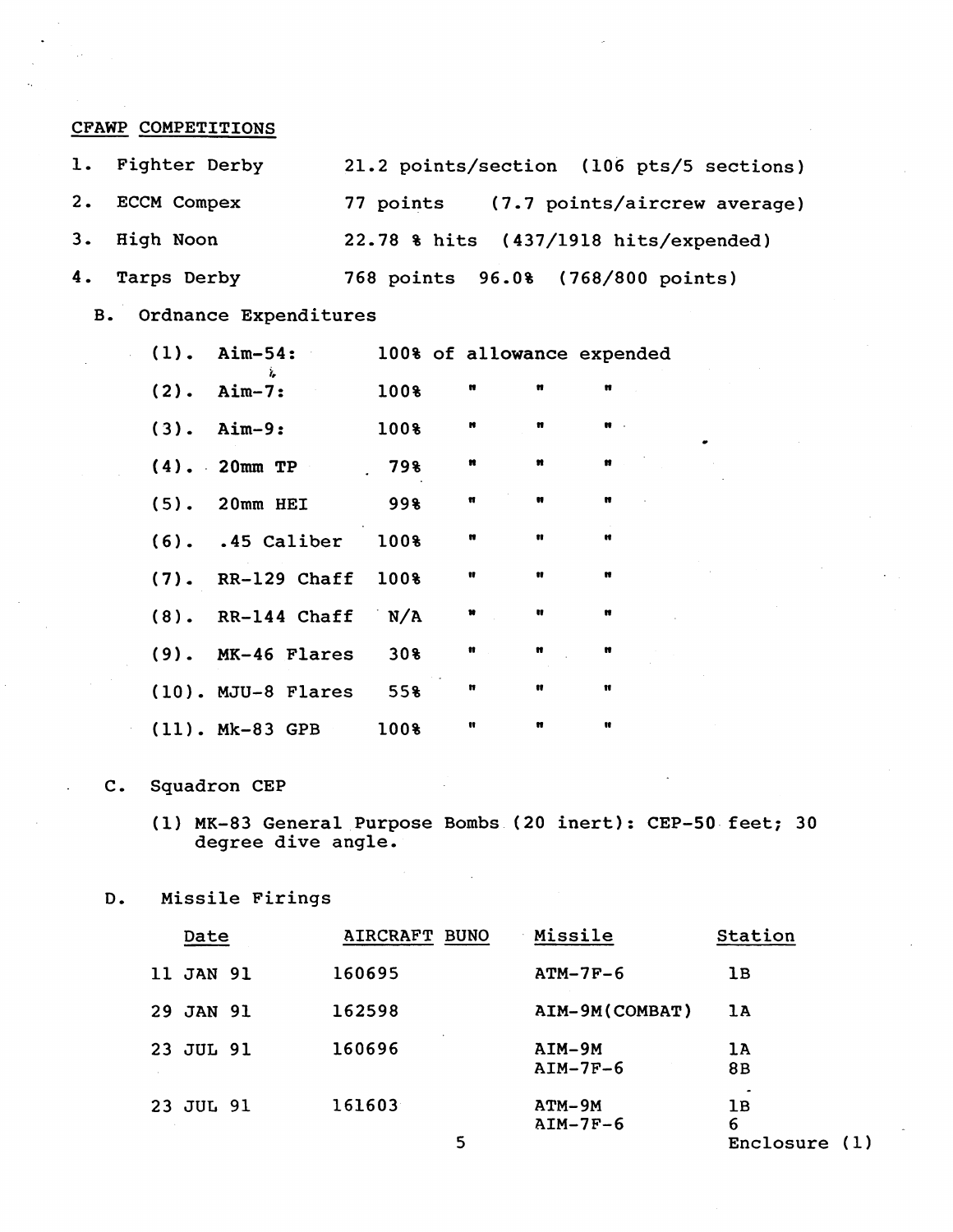| 21 AUG 91 | 162598<br>161624             | AIM-9H<br>$AIM-9H$   | 8A<br>1A      |
|-----------|------------------------------|----------------------|---------------|
| 22 AUG 91 | 162598                       | $AIM-9H$             | 8A            |
| 29 AUG 91 | 162598<br>×.<br>161624       | $AIM-7F$<br>$AIM-7F$ | 1B<br>8B<br>۰ |
| 10 DEC 91 | 162606<br>159873             | $AIM-7F$<br>$AIM-7F$ | 8B<br>8B      |
| 71 1      | Overall Missile Success Rate |                      |               |

**(1) Overall Missile Success Rate**  ?\*

**a. Radar Missiles** - **100%** ( **7/7 )** 

**b. IR Missiles** - **100%** ( **6/6** .

\*\*Note: Due to Operation Desert Storm, no-notice missile load and firing **exercises were suspended.** 

**E. Awards** 

- **(1) Navy Unit Commendation.**
- **(2) Southwest Asia Service Medal.(two bronze stars).**
- (3) CINCPACFLT nomination for the Navy Self Help Bronze Hammer **Award, Small Command.**
- **(4) 1991 Mutha Trophy Award.**
- **(5) 1990 Battle "En runner-up.**
- **(6) 1990 TARPS Derby runner-up.**
- **(7) 1990 Fighter Derby runner-up.**
- **(8) 1990 ECCM Compex runner-up.**
- **(9) Individual Desert Storm Awards:**

#### **AWARDED**

**1 Bronze Star** 

- **3 Meritorious Service Medals**
- **28 Individual Air Medals**
- **57 Strike/Flight Air Medals**
- **26 Navy Commendation Medals (with Combat "V")**
- **11 Navy Commendation Medals**
- **59 Navy Achievement Medals**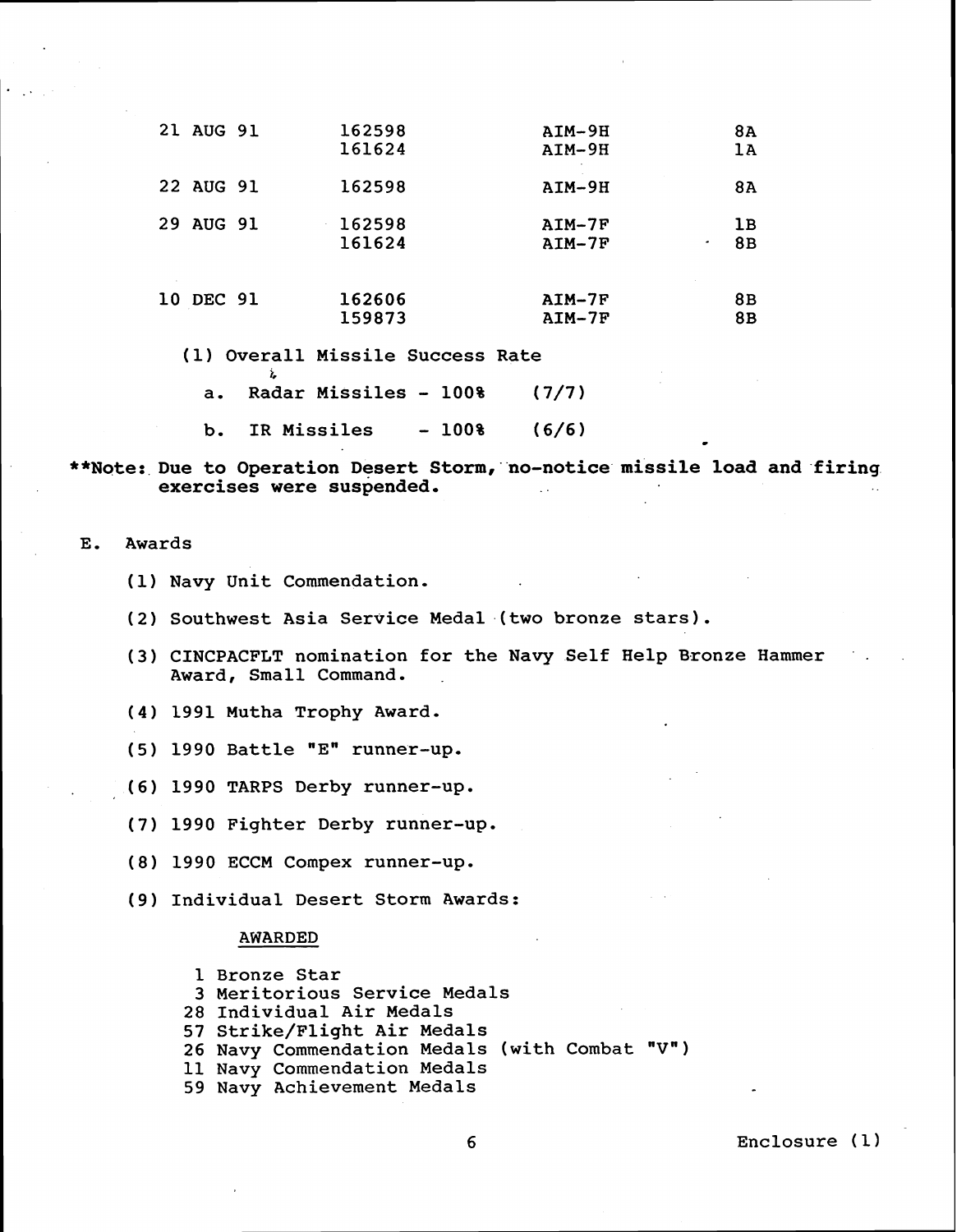# **4. WEAPONS SYSTEM READINESS**

| 4.        |            | WEAPONS SYSTEM READINESS     |                    |                     |            |           |       |                         |  |
|-----------|------------|------------------------------|--------------------|---------------------|------------|-----------|-------|-------------------------|--|
| A.        |            | Aircraft Availability        |                    | (SCIR)              |            | A799 Rate |       | ACFT Utiliz.            |  |
|           | Month      | FMC <sub>8</sub>             | $MC$ $\frac{8}{2}$ | $Q$ $\underline{8}$ | $I_{8}$    | Tot Items |       | $\frac{8}{2}$ / Avg A/C |  |
|           |            |                              |                    |                     |            |           |       |                         |  |
|           | <b>JAN</b> | 50.3                         | 66.4               | 2.8                 | 17.4       | 241       | 85.9  | /9.1                    |  |
|           | <b>FEB</b> | 62.6                         | 78.1               | 3.0                 | 18.9       | 291       | 107.0 | /11.0                   |  |
|           | <b>MAR</b> | 63.5                         | 73.9               | 2.9                 | 19.2       | 208       | 54.8  | /11.0                   |  |
|           | <b>APR</b> | 63.1                         | 70.6               | 2.4                 | 21.0       | 182       | 39.8  | /11.0                   |  |
|           | <b>MAY</b> | 63.0                         | 65.7               | 2.9                 | 15.5       | 132       | 22.5  | /11.0                   |  |
|           | <b>JUN</b> | 53.7                         | 58.2               | 2.2                 | 3.9        | 18        | 6.3   | /11.0                   |  |
|           | <b>JUL</b> | 25.5                         | 27.7               | 1.2                 | 8.4        | 41        | 11.2  | / 8.7                   |  |
|           | <b>AUG</b> | 33.2 <sub>k</sub>            | 45.9               |                     | $2.2$ 18.9 | 75        | 55.7  | 7.4<br>$\sqrt{2}$       |  |
|           | <b>SEP</b> | 39.5                         | 46.0               |                     | $2.8$ 15.8 | 67        | 61.1  | 8.4<br>$\sqrt{2}$       |  |
|           | OCT        | 12.1                         | 38.7               | 4.7                 | 10.4       | 90        | 28.1  | 8.5<br>$\sqrt{2}$       |  |
|           | <b>NOV</b> | Data pending                 |                    |                     |            |           |       |                         |  |
|           | <b>DEC</b> | n                            | Ħ                  |                     |            |           |       |                         |  |
|           |            |                              |                    |                     |            |           |       |                         |  |
| <b>B.</b> |            | Aircraft Availability (AMMR) |                    |                     |            |           |       |                         |  |
|           | Month      | FMC <sub>8</sub>             | MC <sub>8</sub>    |                     |            |           |       |                         |  |
|           | <b>JAN</b> | 89.1                         | 89.1               |                     |            |           |       |                         |  |
|           | FEB        | 97.7                         | 98.1               |                     |            |           |       |                         |  |
|           | <b>MAR</b> | 90.0                         | 90.0               |                     |            |           |       |                         |  |
|           | <b>APR</b> | 87.9                         | 89.1               |                     |            |           |       |                         |  |
|           | <b>MAY</b> | 92.0                         | 92.9               |                     |            |           |       |                         |  |
|           | <b>JUN</b> | 75.8                         | 75.8               |                     |            |           |       |                         |  |
|           | <b>JUL</b> | 32.8                         | 38.1               |                     |            |           |       |                         |  |
|           | <b>AUG</b> | 37.4                         | 52.3               |                     |            |           |       |                         |  |
|           | <b>SEP</b> | 54.4                         | 68.4               |                     |            |           |       |                         |  |
|           | OCT        | 42.1                         | 51.4               |                     |            |           |       |                         |  |
|           | <b>NOV</b> | 54.1                         | 66.9               |                     |            |           |       |                         |  |
|           | <b>DEC</b> | Data Pending                 |                    |                     |            |           |       |                         |  |
|           |            |                              |                    |                     |            |           |       |                         |  |
|           |            | Cannibalization Rate         |                    |                     |            |           |       |                         |  |
|           | Month      |                              | Rate (%)           |                     |            |           |       |                         |  |
|           | <b>JAN</b> |                              | 23.4               |                     |            |           |       |                         |  |
|           | <b>FEB</b> |                              | 12.7               |                     |            |           |       |                         |  |
|           | <b>MAR</b> |                              | 21.7               |                     |            |           |       |                         |  |
|           | <b>APR</b> |                              | 21.9               |                     |            |           |       |                         |  |
|           | <b>MAY</b> |                              | 25.5               |                     |            |           |       |                         |  |
|           | <b>JUN</b> |                              | 5.7                |                     |            |           |       |                         |  |
|           | <b>JUL</b> |                              | 55.7               |                     |            |           |       |                         |  |
|           | <b>AUG</b> |                              | 27.3               |                     |            |           |       |                         |  |
|           | <b>SEP</b> |                              | 19.9               |                     |            |           |       |                         |  |
|           | <b>OCT</b> |                              | 85.3               |                     |            |           |       |                         |  |
|           | <b>NOV</b> |                              |                    | Data Pending        |            |           |       |                         |  |
|           | <b>DEC</b> |                              | n                  | Ħ                   |            |           |       |                         |  |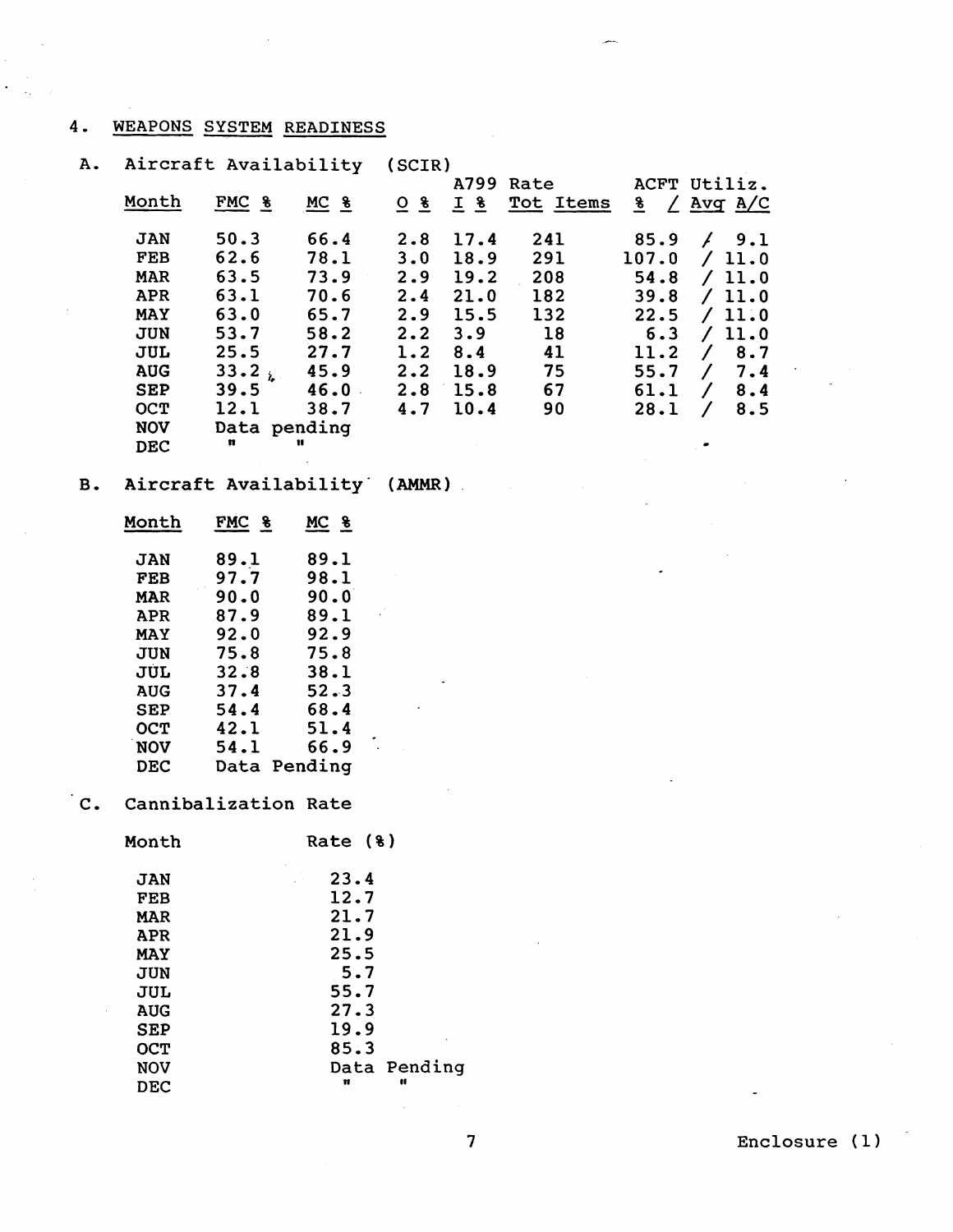| D.          | MTIP Completion Score: 54% (through 1/3 of turn around)  |                             |                         |                                   |                                                                                                                       |                 |                   |                    |             |
|-------------|----------------------------------------------------------|-----------------------------|-------------------------|-----------------------------------|-----------------------------------------------------------------------------------------------------------------------|-----------------|-------------------|--------------------|-------------|
| Ε.          | Buy Our Spare Parts Smart (BOSS) Program: 15 submissions |                             |                         |                                   |                                                                                                                       |                 |                   |                    |             |
| ${\bf F}$ . |                                                          |                             |                         |                                   | MILCAP/Beneficial Suggestions: 1 submission                                                                           |                 |                   |                    |             |
| 5.          |                                                          |                             | PERSONNEL READINESS     |                                   |                                                                                                                       |                 |                   |                    |             |
| A.          |                                                          |                             | Enlisted Retention Rate |                                   |                                                                                                                       |                 |                   |                    |             |
|             |                                                          |                             |                         | Elig                              | Not Elig                                                                                                              | Reen            | Net <sub>8</sub>  | Gross <sub>8</sub> | F/R         |
|             |                                                          | (1) 1st term                |                         | 18                                | 9                                                                                                                     | 11              | 618               | 41%                | $\mathbf 0$ |
|             |                                                          | $(2)$ 2nd term <sup>1</sup> |                         | 11                                | 0                                                                                                                     | 10 <sub>1</sub> | 918               | 91%                | 0           |
|             |                                                          | (3) Career                  |                         | $12 \overline{ }$                 | $\mathbf 0$                                                                                                           | 8               | 100%              | 67%                | 4           |
|             |                                                          | (4) Overall                 |                         | 41                                | 9                                                                                                                     | 29              | 718               | 58%                | 4           |
| в.          |                                                          | Advancement                 |                         |                                   |                                                                                                                       |                 |                   |                    |             |
|             |                                                          |                             |                         | (1) March 1991 Navy Wide Exam     |                                                                                                                       |                 |                   |                    |             |
|             |                                                          |                             | Rank Elig               | N/Elig                            | Participated                                                                                                          |                 | Advanced          | <b>PNA</b>         |             |
|             |                                                          | $E-4$                       | 41                      | 0                                 | 40                                                                                                                    |                 | 10 <sub>1</sub>   | 28                 |             |
|             |                                                          | $E-5$                       | 32 <sub>2</sub>         | 0                                 | 32                                                                                                                    |                 | 8                 | 24                 |             |
|             |                                                          | $E-6$<br>$E-7$              | 26<br>9                 | 0<br>4                            | 26<br>8                                                                                                               |                 | 4<br><sup>1</sup> | 22                 |             |
|             |                                                          |                             | 108                     | $\boldsymbol{4}$                  | 106                                                                                                                   |                 | 23                | 74                 |             |
|             |                                                          |                             |                         | (2) September 1991 Navy Wide Exam |                                                                                                                       |                 |                   |                    |             |
|             |                                                          |                             | Elig                    | $N/$ Elig                         | Participated                                                                                                          |                 | Advanced          | PNA                |             |
|             |                                                          | $E-4$                       | 46                      | $\boldsymbol{0}$                  | 46                                                                                                                    |                 | 13                | 31                 |             |
|             |                                                          | $E-5$                       | 41                      | $\mathbf{0}$                      | 39                                                                                                                    |                 | 3                 | 36                 |             |
|             |                                                          | $E-6$                       | 31                      | 0                                 | 31                                                                                                                    |                 | $\overline{2}$    | 31                 |             |
|             |                                                          |                             | 118                     | $\mathbf{0}$                      | $\sim$ 116                                                                                                            |                 | 18                | 98                 |             |
| $**$ NOTE:  |                                                          |                             |                         |                                   | September Exam results produced the highest advancement rate of<br>all CVW-2 squadrons (second place at NAS Miramar). |                 |                   |                    |             |
|             | (3) Enlisted Aviation Warfare Specialist Program         |                             |                         |                                   |                                                                                                                       |                 |                   |                    |             |
|             | **NOTE: Command EAWS program produced 15 new Enlisted    |                             |                         |                                   |                                                                                                                       |                 |                   |                    |             |

- **Aviation Warfare Specia1,ists in CY-91, a 750% increase over CY-90-**
- **C. Officer Retention Rate: 100%**

 $\sim$ 

**8 Enclosure (1)** 

 $\tilde{\phantom{a}}$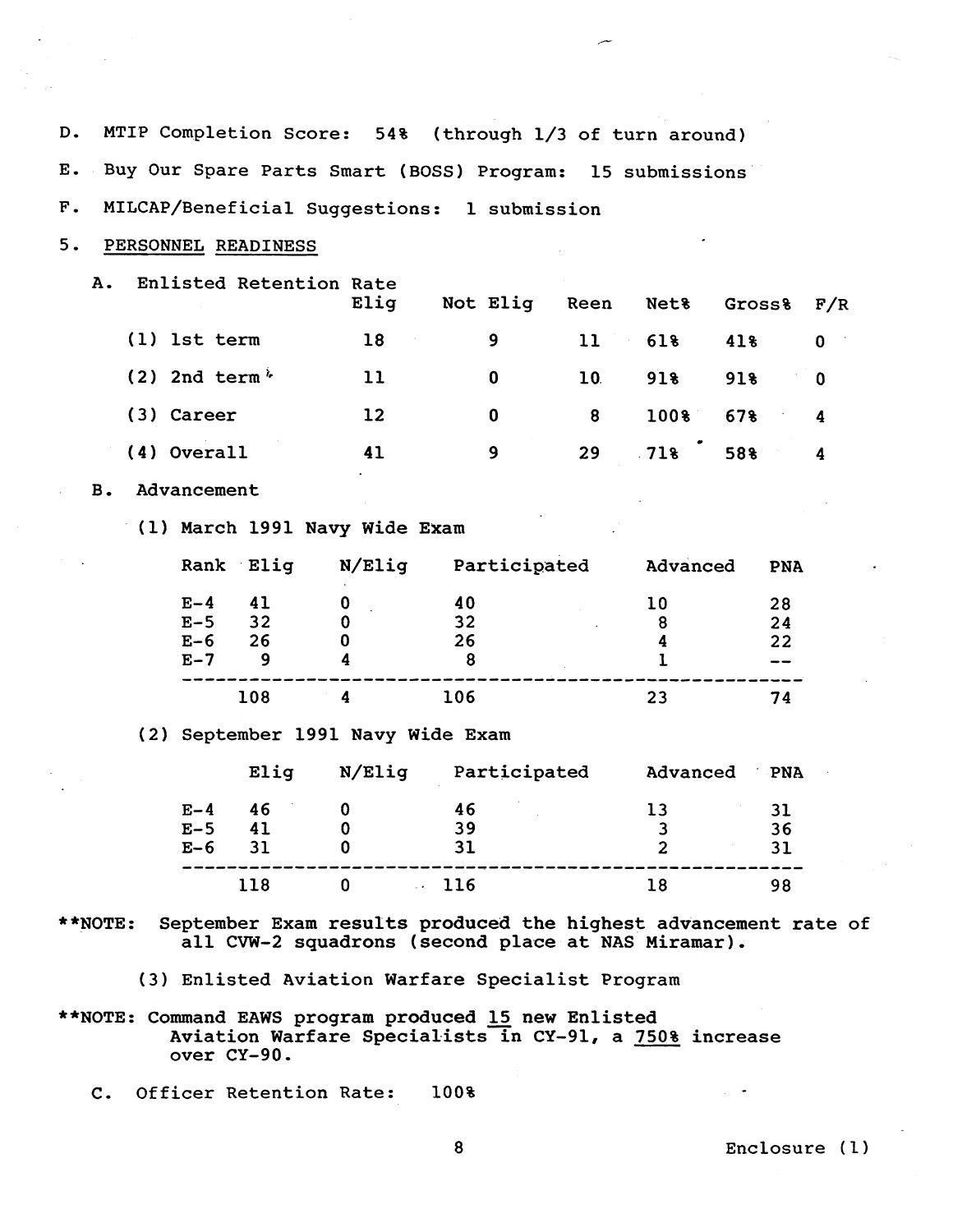#### **6. COMBAT READINESS INSPECTIONS** AND **EXERCISES**

**A. Inspection Results** 

|     |            | (1) Corrosion Control (MCI)<br>Date: 6-8 AUG | Grade: SATISFACTORY |
|-----|------------|----------------------------------------------|---------------------|
|     | $(2)$ IWSR | Date: JUL-AUG                                | Grade: SATISFACTORY |
| (3) | <b>MPA</b> |                                              |                     |

**Date: 12-14 OCT Grade: OUTSTANDING** 

- (4) Natops Evaluation Boldface Grade:  $4.00$ <br>Date: 29 Aug 0pen Book Grade: 3.99 **Open Book Grade: Closed Book Grade: 3.97**
- **B, Major Exercises/Special Operations** .
	- **(1) Total Days Embarked: 174**
	- **(2) 01-02 JAN: Inport Subic Bay, RP, USS RANGER (CV-61).**
	- **(3) 03 JAN: VF-2 Completes Second Bear Intercept of Cruise, USS RANGER (CV 61).**
	- **(4) 03-15 JAN: Transit/Cyclic Operations. enroute Arabian Gulf, USS RANGER (CV 61).**
	- **(5) 08-11 JAN: Dact with VA-145/155, USS RANGER (CV 61).**
	- **(6) 11 JAN: Air-to-Air Misslex, 1 AIM-7, USS RANGER (CV 61).**
	- **(7) 17 JAN: Commence Operation Desert Storm, USS RANGER (CV 61).**

17JAN91 - 28FEB91

**HOURS FLOWN SORTIES FLOWN** 

| Day: 593.2 |                      | Day: $134$ |  |
|------------|----------------------|------------|--|
|            | Night: 1311.0        | Night: 423 |  |
|            | <b>Total: 1904.2</b> | Total: 557 |  |
|            |                      |            |  |

**Percent Night Time: 68.8% 100% Sortie Completion Rate. Set monthly F-14 flight hour record (1176.5). Flew more hours than any squadron in theater (1904.2).**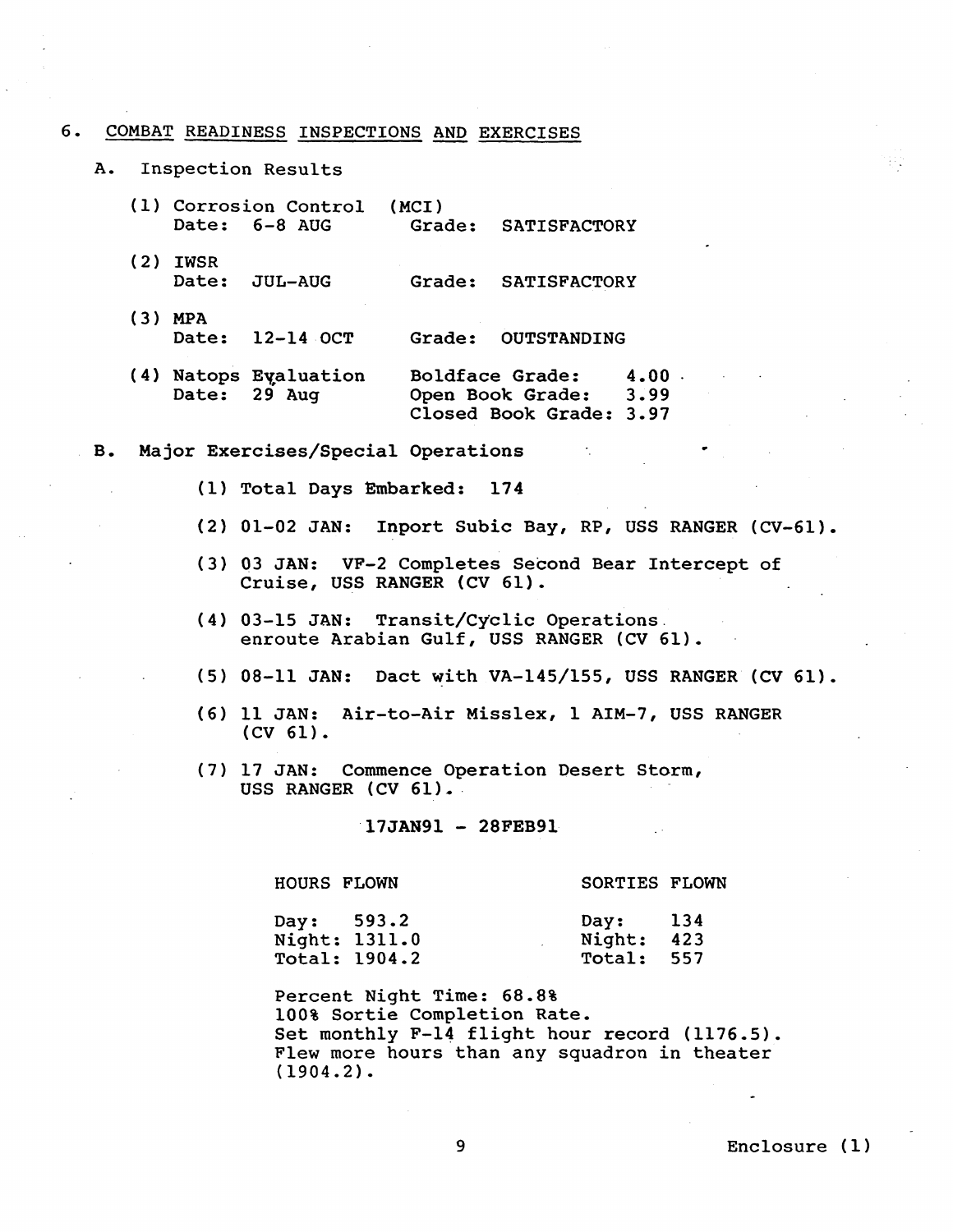#### **MISSIONS FLOWN**

#### **124 Strike Escort. 359 Combat Air Patrol. 71 Photo Reconnaissance.**

#### **AIRCRAFT AVAILABILITY**

**97.3% Mission Capable Rate (AMMR). 94.77% Full Mission Capable Rate (AMMR). 100% FMC for last 30 days of war. All aircraft flew in combat.** 

**i, WEAPONS SYSTEMS READINESS** 

**100% Weapon Station Availability. 10,824 Captive Carry Flight Hours.** . **1,974 Missiles Loaded.**  10,824 Capt<br>1,974 Missi<br><u>Zero</u> Class<br><u>Zero</u> FODs.<br>FEB: Comp

#### **SAFETY**

**Zero Class A, B, C Ground or Flight Mishaps.** 

- **(8) 28 FEB: Complete Operation Desert Storm, USS RANGER (CV 61).**
- **(9) 21 MAR: Dact With French Mirage 2000, USS RANGER (CV 61).**
- **(10) 23-27 MAR: Inport Abu Dahbi, UAE.**
- **(11) 29 MAR-03 APR: Dact With French Mirage 2000, USS RANGER (CV 61).**
- **(12) 13 APR: Airwing Strike, Oman, 'USS RANGER (CV 61).**
- **(13) 18 APR: Depart Arabian Gulf, USS RANGER (CV 61).**
- **(14) 27 APR: WOG Day, USS RANGER (CV 61).**
- **(15) 29 APR-3 MAY: Inport Thailand, USS RANGER (CV 61).**
- **(16) 04 MAY: Dact With Thai Air Force, USS RANGER (CV 61).**
- **(17) 07 MAY: Air Show for Hong Kong VIPs, USS RANGER (CV 61).**
- **(18) 08-12 MAY: Inport Hong Kong, USS RANGER (CV-61).**
- **(19) 14 MAY: Cope Thunder Exercise, USS RANGER (CV 61).**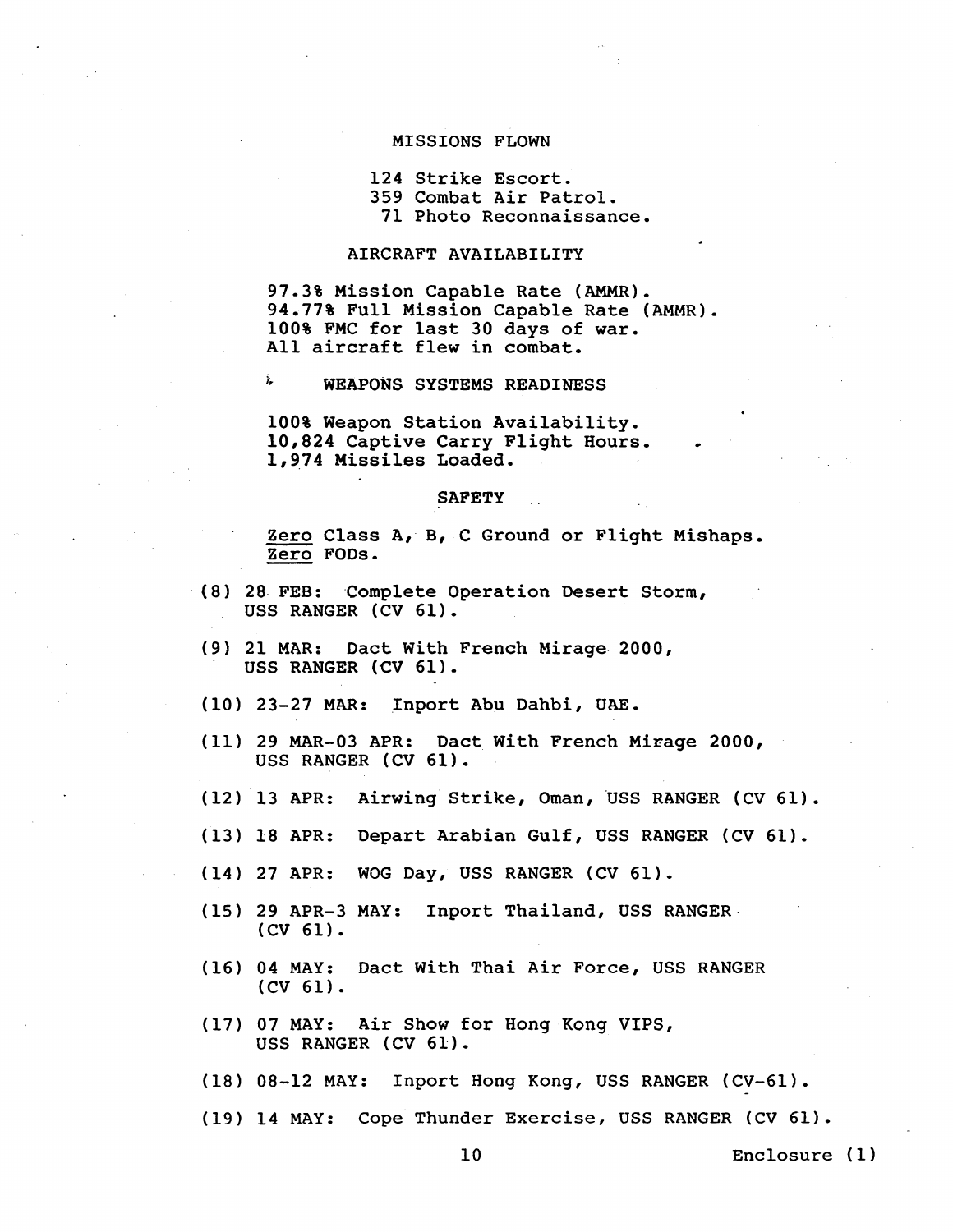- **(20) 15-18 MAY: Inport Subic Bay, R.P., USS RANGER (CV-61).**
- **(21) 31 MAY: Inport Pearl Harbor, Hawaii, USS RANGER (CV-61).**
- **(22) 02 JUN: VF-2 Hosts Air Wing TWO Air Show, Flys Hawaii's Governer Wahaii, USS RANGER (CV 61).**
- **(23) 07 JUN: Fly Off, NAS Miramar.**
- **(24) 08 JUN: Arrive San Diego, USS RANGER (CV-61).**
- **(25) 22 JUL-11 SEP: ECCM Training, NAS Miramar.**
- **(26) \$3 JUL: Air-to-Air Missilex, 2 AIM-7, 2 AIM-9, NAS Miramar.**
- **(27) 05 AUG-04. SEP: Air-to-Ground Strafe/Bofnb/Low-- Level Training, NAS Miramar.**
- **(28) 05 AUG-10 SEP: TARPS Derby Training, NAS M'iramar.**
- **(29) 05 AUG-08 SEP: TARPS Syllabus Training Flights, NAS Miramar.**
- **(30) 05 AUG-06 SEP:.IWSR, NAS Miramar.**
- **(.31) 20-27 AUG: Topgun Ground School (4- Officers), NAS Miramar.**
- **(32) 21 AUG: Air-to-Air Missilex, 2 AIM-9, NAS Miramar.**
- **(33) 22 AUG: Air-to-Air Missilex, 1 AIM-9, NAS Miramar.**
- **(34) 24 AUG: Airwing Strike, NAS Miramar.**
- **(35) 29 AUG: .Air-to-Air Missilex, 2 AIM-7, NAS Miramar..**
- **(36) 09 AUG: NATOPS Unit Eval, NAS Miramar.**
- **(37) 12 SEP: ECCM Compex, NAS Miramar.**
- **(38) 13-24 SEP: Air-to-Air Gunnery Training, NAS Key West.**
- **(39) 25-26 SEP: High Noon Air-to-Air Gunnery Competition, NAS Key West.**
- **(40) 4-24 OCT: ACM Training, NAS Miramar.**
- **(41) 21 OCT: TARPS Derby, NAS Mixamar.**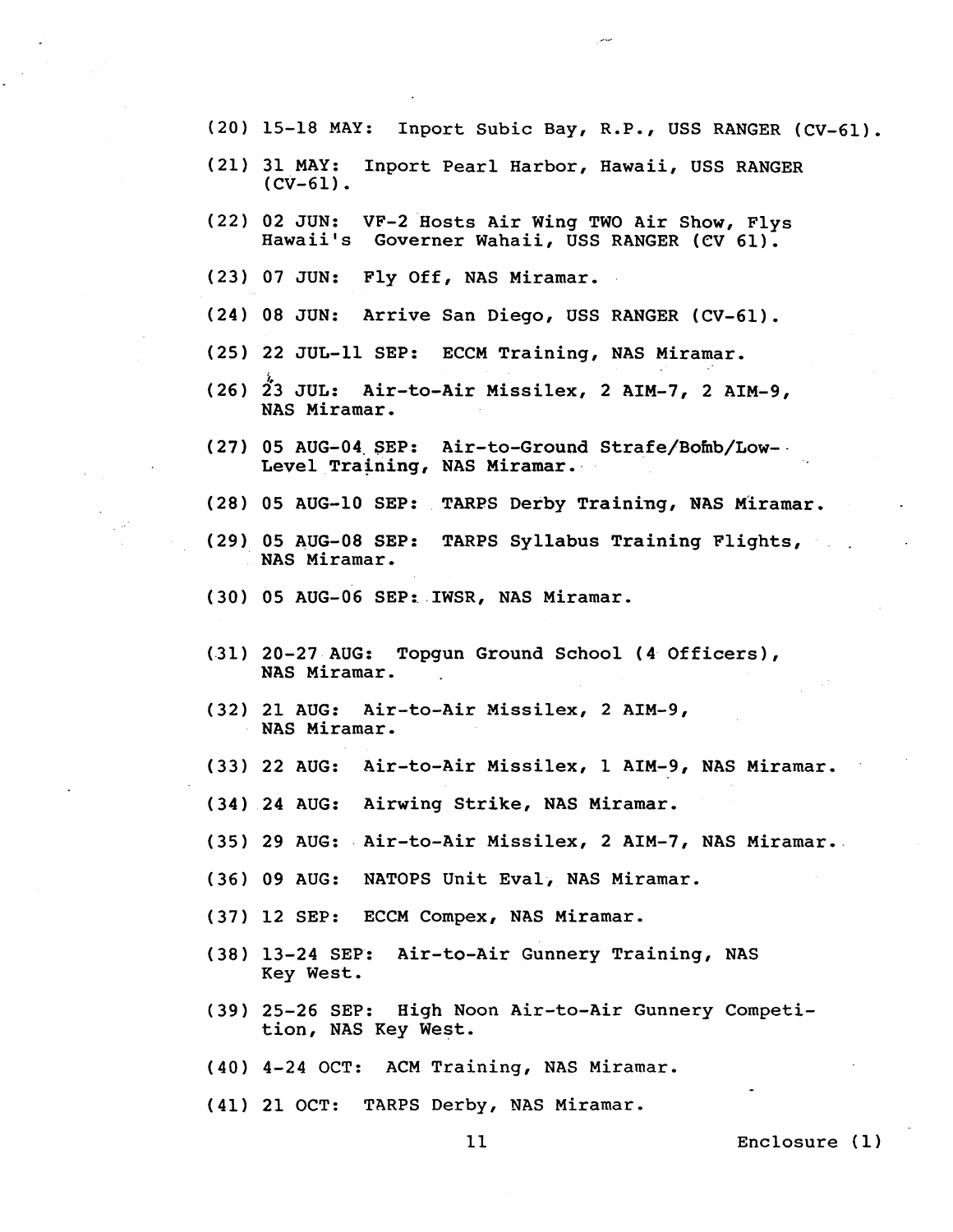- **(42) 25-28 OCT: Fighter Derby '91, NAS Miramar.**
- **(43) 30 OCT-1NOV: Independent Steaming Exercises (ISE), SOCAL, USS RANGER (CV 61).**
- **(44) 04-08 NOV: Fleet Fighter ACM Readiness Program (FFARP), NAS Miramar.**
- **(45) 13-23 NOV: Fleet Fighter ACM Readiness Program (FFARP), NAF El Centro.**
- **(46) 02-13 DEC: REFTRA, SOCAL, USS RANGER (CV-61).**
- **(47) &O DEC: Air-to-air Missilex, 2 AIM-7, USS RANGER (CV 61).**

#### **7. ACHIEVEMENTS** IN **AVIATION SAFETY** -

**(j) HMR/TFOA** - **<sup>5</sup>**

| (48) 16-31 DEC: TARPS training, NAS Miramar. |                                                       |  |  |  |  |  |
|----------------------------------------------|-------------------------------------------------------|--|--|--|--|--|
| ACHIEVEMENTS IN AVIATION SAFETY              |                                                       |  |  |  |  |  |
| Α.                                           | Class A Flight/Flight Related Mishaps:<br><b>NONE</b> |  |  |  |  |  |
| $B \cdot$                                    | Class B Flight/Flight Related Mishaps:<br><b>NONE</b> |  |  |  |  |  |
| c.                                           | Class C Flight/Flight Related Mishaps:<br><b>NONE</b> |  |  |  |  |  |
| D.                                           | Alpha Ground Mishaps:<br><b>NONE</b>                  |  |  |  |  |  |
| $E$ .                                        | Hazard Reports Submitted                              |  |  |  |  |  |
|                                              | (1) 3750.6 Reports:<br>10                             |  |  |  |  |  |
|                                              | (2) 4790.2 Reports: 91                                |  |  |  |  |  |
|                                              | $(a)$ EI - 4                                          |  |  |  |  |  |
|                                              | $(b)$ HMR/EI - 8                                      |  |  |  |  |  |
|                                              | $(c)$ HMR $-2$                                        |  |  |  |  |  |
|                                              | $(d)$ TPDR $-34$                                      |  |  |  |  |  |
|                                              | $(e)$ EMR $-13$                                       |  |  |  |  |  |
|                                              | $(f)$ HMR/EI - 9                                      |  |  |  |  |  |
|                                              | $(g)$ EMR/EI - 12                                     |  |  |  |  |  |
|                                              | $(h)$ QDR $-2$                                        |  |  |  |  |  |
|                                              | $(i)$ TFOA - N/A                                      |  |  |  |  |  |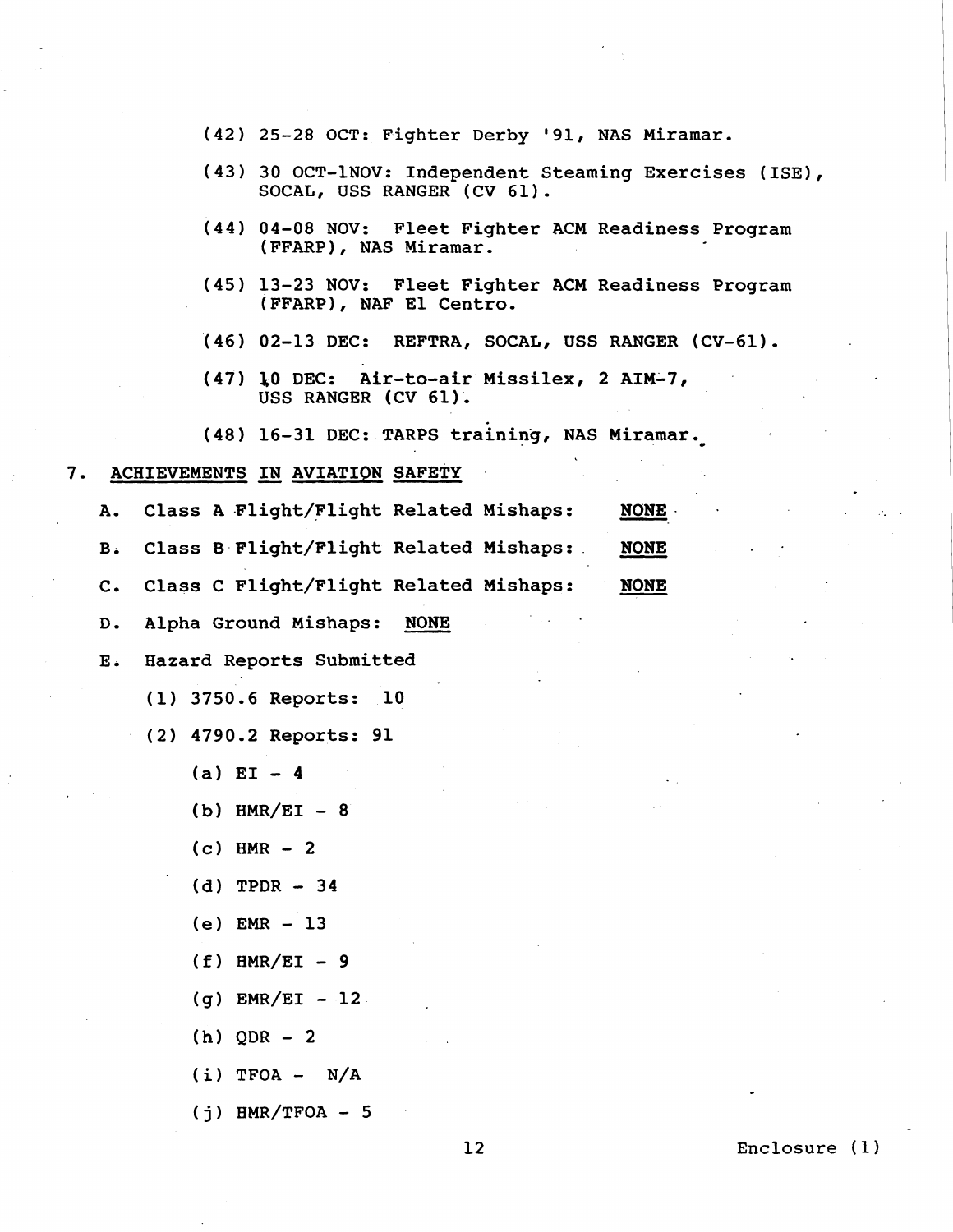# **(3) 5102.1 Reports: 6**

**F. Natops Changes Submitted: 12** 

**G. Mishap Free Flight Hours: 15,332 (Since 22 Sep 88)** 

**H. Safety Professionals of the Week: 41** 

| $(1)$ LT                                |                                                                                                                       |
|-----------------------------------------|-----------------------------------------------------------------------------------------------------------------------|
| $(2)$ LCDR                              | and LTJG and LT 1. CFAWP Nominee, Sep 91.<br>and LT 1. CFAWP Nominee, Sep 91.<br>and LCDR 1. CFAWP Nominee, Sep 91.   |
| $(3)$ LT                                |                                                                                                                       |
| $(4)$ LCDR                              | and CDR For FORMP Nominee, Sep 91.                                                                                    |
| $(5)$ ADC                               | , CFAWP Nominee, Sep 91.                                                                                              |
| $(6)$ LT                                | and LCDR<br>, CFAWP Nominee, Sep 91.                                                                                  |
| $(7)$ AN                                | , CFAWP Nominee, Sep 91.                                                                                              |
| $(8)$ AQC                               | and AE1 (CFAWP Nominee, Sep 91.                                                                                       |
| $(9)$ AOCS                              | , CFAWP Nominee, Sep 91.                                                                                              |
| $(10)$ LT                               | and LT   , CFAWP Nominee, Sep 91.                                                                                     |
| $(11)$ LT                               | and LT       CFAWP Nominee, Sep 91.                                                                                   |
| $(12)$ AMSI                             | , CFAWP Nominee, Sep.91.                                                                                              |
| $(13)$ AMHl                             | , CFAWP Nominee, Sep 91.                                                                                              |
| $(14)$ AE1                              | CFAWP Nominee, Sep 91.                                                                                                |
| $(15)$ LCDR                             | and LT   , CFAWP Nominee, Sep 91.                                                                                     |
| $(16)$ AE1                              | , CFAWP Nominee, Sep 91.                                                                                              |
| $(17)$ LCDR                             | , CFAWP Nominee, Sep 91.<br>and ENS                                                                                   |
| $(18)$ AE2                              | , CFAWP Nominee, Nov 91.                                                                                              |
| $(19)$ LT                               | and LCDR   , CFAWP Nominee, Nov 91.                                                                                   |
| $(20)$ AN $\vert$                       | , CFAWP Nominee, Nov 91.                                                                                              |
| $(21)$ LT                               | and LT               CFAWP Nominee, Nov 91.                                                                           |
| $(22)$ LT                               | nd LTJG (CFAWP Nominee, Nov 91.<br>and LCDR (CFAWP Nominee, Nov 91.<br>and LCDR (CFAWP Nominee, Nov 91.<br>and $LTCG$ |
| $(23)$ LCDR                             |                                                                                                                       |
| $(24)$ LCDR                             | , CFAWP Nominee, Nov 91.                                                                                              |
| $(25)$ LCDR                             | and LTJG         CFAWP Nominee, Nov 91.                                                                               |
| $(26)$ LTJG                             |                                                                                                                       |
| $(27)$ LCDR                             |                                                                                                                       |
| $(28)$ AMS1                             | and LCDR (CFAWP Nominee, Nov 91.<br>, CFAWP Nominee, Nov 91.<br>, CFAWP Nominee, Nov 91.                              |
| $(29)$ CDR $ $                          | and LT Fame , CFAWP Nominee, Nov 91.                                                                                  |
| $(30)$ LT                               | and LT   , CFAWP Nominee, Nov 91.                                                                                     |
| $(31)$ AMS $\overline{1}$               | , CFAWP Nominee, Nov 91.                                                                                              |
| $(32)$ AD3                              | and AD3         CFAWP Nominee, Nov 91.                                                                                |
| $(33)$ LCDR                             | , CFAWP Nominee, Dec 91.                                                                                              |
| $(34)$ LT                               | , CFAWP Nominee, Dec 91.                                                                                              |
| $(35)$ LT                               | and LCDR   FRAWP Nominee, Dec 91.                                                                                     |
| $(36)$ LT                               |                                                                                                                       |
| $(37)$ LCDR                             | and LT (CFAWP Nominee, boot of 91.                                                                                    |
| $(38)$ LT                               |                                                                                                                       |
| $(39)$ LT                               | and LT<br>, CFAWP Nominee, Dec 91.                                                                                    |
| (S)(40) AE2 <sup>---</sup>              | , CFAWP Selection, Oct 91.                                                                                            |
| $(S)(41)$ AOCS $\overline{\phantom{a}}$ | CNAP Selection, Nov 91.                                                                                               |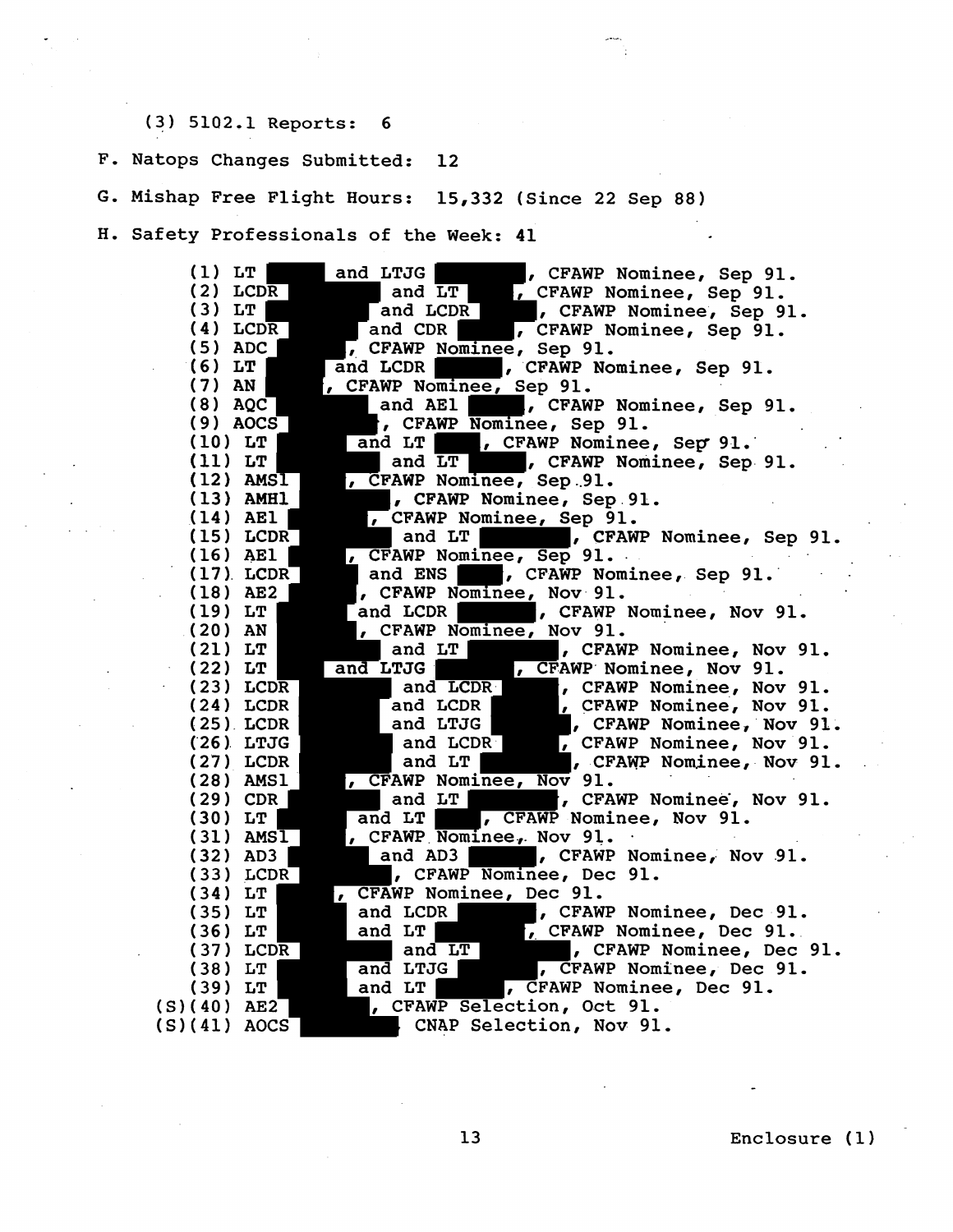**I. Safety articles** - **Major periodicals: 17** 

- **(1) (PI nDistractions", AMH2 Wesley, APPROACH, MECH.**
- **(2) (P) "Don't Push Your Luckw, LT Shivell, APPROACH.**
- **(3) (P) "The Invincible Pilot", LT Shivell, FLYING MAGAZINE.**
- **(4) (P) "A Tanking Experience", LCDR Gratas, APPROACH.**
- (5) (P) "The Bounce from Hell", LT Gebert, APPROACH.
- **(6) (AP)"Another Formula for a Mishap", LCDR Gennette, APPROACH.**
- **(7) (APIn3 Rules to Live Byn, CDR Quinn, APPROACH.**
- (8) (AP) "Migratory FOD", AD1 Shinoda, APPROACH, MECH.
- **(9) (AP)"Off to the Racesn, LT Ruth, APPROACH.**
- **(10) (AP)"Flight Deck 2, Bullets On, APPROACH-**
- **(11) (AP)"Tel.l Me What I Need to Hear", LCDR Cully, APPROACH.**
- **(12) (APInSpinning at 60 Feetm, LT Fudge, APPROACH.**
- **(13) (AP)"Sona Mens in Corpore Sonon, LTJG Engels, APPROACH.**
- **(14) (AP)"Natops to a T", LCDR Baragar, APPROACB.**
- **(15) (AP)"The Other Guyn, A02 Mikchell, MECH.**
- **(16) (APInPlane Captain Beware", AN Hernandez, MECH.**
- **(17) (AP)"Electrical Safety", AE2 Barito, MECB.** 
	- **(PI** = **Published (AP)** = **Awaiting Publication**
- **J, Safety articles Minor periodicals: 9** 
	- (1) (P) "Tool Control Safety Poster", AD1 Shinoda, VF-2 . **SAFETY GRAMS** -
	- **(2) (P) "CO's HAZREP Endorsement", CDR Jackson, NAVSAFECEN WEEKLY SUMMARY.**
	- **(3) (PI "Shore Based Operationsn, LCDR Baragar, VF-2 SAFETY GRAMS.**
	- **(4) (P) "Bullet Safety Mousen, LCDR Baragar, VF-2-SAFETY GRAMS.**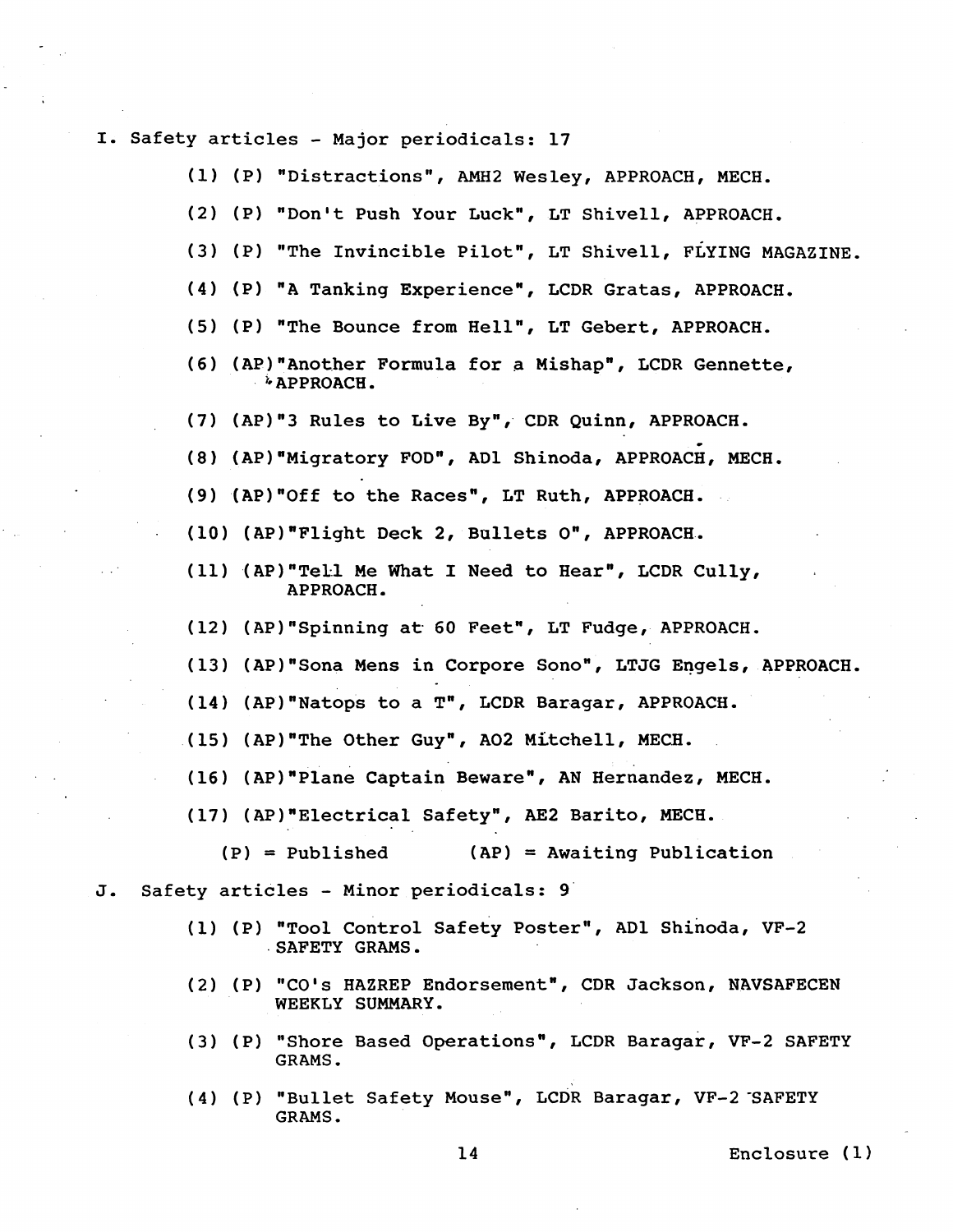- (5) (P) "Concept of Privelege", LCDR Baragar, VF-2 SAFETY **GRAMS.**
- (6) (PI "Fresh Meat", CDR Flannery, VF-2 SAFETY GRAMS.
- **(7)** (AP)"Traffic Awareness', LCDR Baragar, NAVSAFECEN WEEKLY SUMMARY.
- **(8)** (AP)"Changes Due to Combat", LCDR Gennette, NAVSAFECEN WEEKLY SUMMARY.

 $D: \mathbb{R}$ 

(9) (AP) "Electrical Safety", AE2 Barito, MECH.

 $(P)$   $\overline{\tau}$  Published (AP) = Awaiting Publication

8. FOREIGN OBJECT DAMAGE (FOD)

**A.** Total Number of FOD occurrences

|                 | <b>DISCOVELY</b><br>"O" Level | "I" Level |
|-----------------|-------------------------------|-----------|
| (1) Shore based |                               |           |
| (2)<br>Embarked |                               |           |

(1) Shore based 0 0<br>
(2) Embarked 0 0<br>
B. Evaluation of FOD Program: Singularly outstanding. <u>VF-2 has im-</u><br>
<u>proved from having the worst FOD rate in AIRWING TWO and at NAS Miramar</u><br>
to the best!. An all-encompassing prog B. Evaluation of FOD Program: Singularly outstanding. <u>VF-2 has im-<br>proved from having the worst FOD rate in AIRWING TWO and at NAS Miramar<br>to the best!. An all-encompassing program which is without equal in the<br>hours. An </u> hours. An all time low, single year, F-14 FOD free rate.

- 9. CONTRIBUTIONS TO WEAPONS SYSTEM DEVELOPMENT/COMBAT CONTRIBUTIONS TOTAL OAG INPUTS: 16
	- comprehensive list of F-14 hardware and software recommendation priorities to the OAG based upon recent evaluations of the F-14 Tomcat in a combat environment.
	- B. TARPS OAG INPUTS. Provided nine TARPS OAG inputs that included future pod dimensions, auto focus and field of view requirements, navigation displays, view finder capabilities, Expanded Chaff Adapter (ECA) software improvements and high altitude sensor improvements. These recommendations have been forwarded and accepted at all levels of the chain of command (including OPNAV), and endorsed by the first F-14 TARPS OAG.
	- C. ALQ-167. Forwarded a comprehensive Desert Storm ALQ-167 Pod lessons learned to the Naval Strike Warfare Center for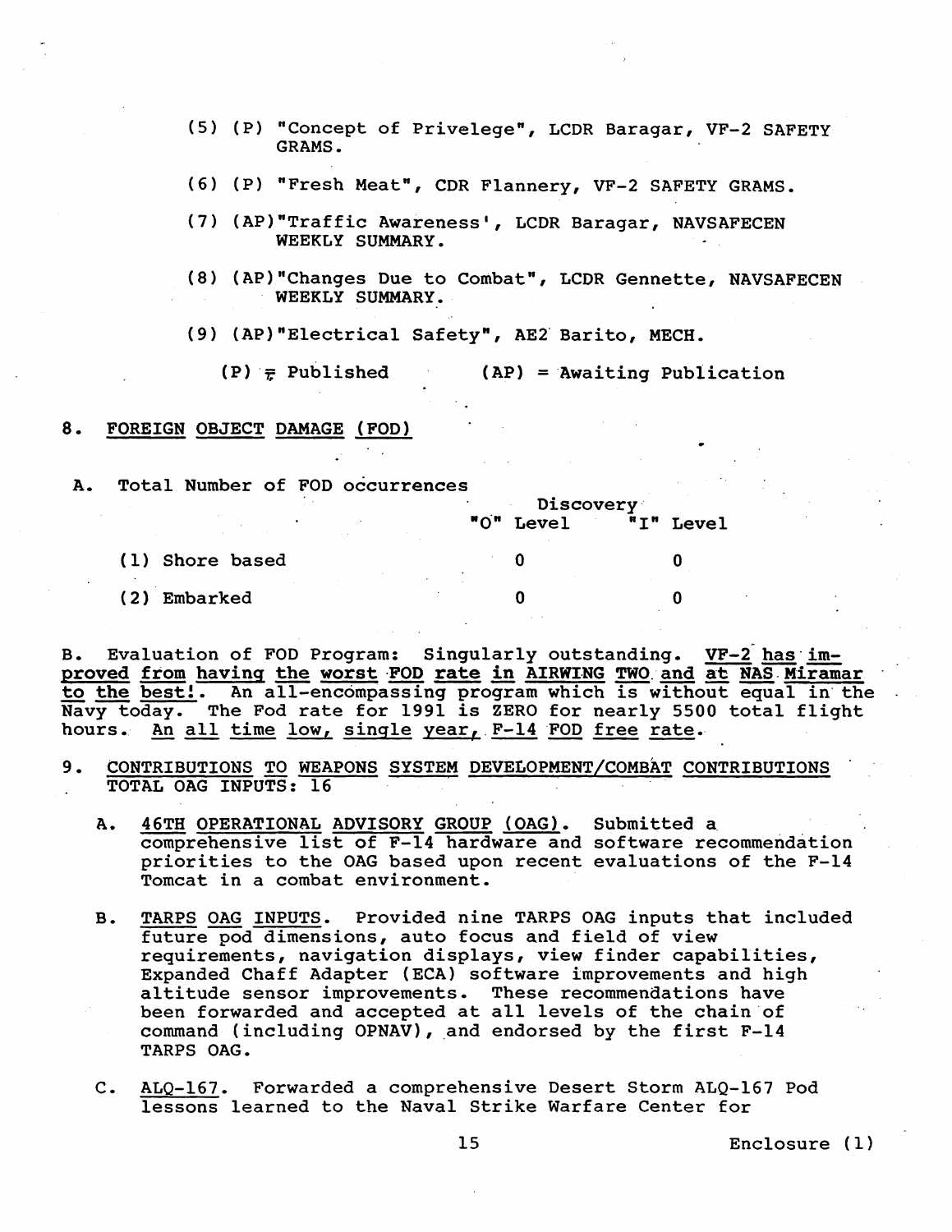review of follow-on self-protection jamming requirements. Three software, two hardware and four training recommendations comprised this comprehensive document. review of follow-on self-protection jamming requirements.<br>Three software, two hardware and four training<br>recommendations comprised this comprehensive document.<br>FIRST EVER F-14 MULTI-MISSION EXERCISE. Demonstrated the<br>untap

- $D$ . FIRST EVER F-14 MULTI-MISSION EXERCISE. Demonstrated the untapped potential of the F-14A in a strike/fighter (role air-to-air and air-to-ground) that encompassed expenditures of an AIM-7 MK-83 bombs and 20 mm ordanance du untapped potential of the F-14A in a strike/fighter (role air-toair and air-to-ground) that encompassed expenditures of an AIM-7, first F-14 squadron ever to expend both air-to-air and air-toground ordnance in a single sortie. The outstanding airframe, weapon system and long range capabilities of the F-14.were exhib ited flawlessly during this event.
- $E_{\star}$ AWCAP PROGRAM: Submitted six recommended changes to future F-14 software updates, including radar altimeter tactical mode displays, navigation display options for fighter-to-fighter data link (FFDL), hooked APX-76 displays, a bullseye option for the Tactical Information Display (TID), an ALR-45 High Band Bypass selectable feature and a variable track hold function.
- CAPTIVE CARRY. Pursued an aggressive captive carry missile.  $F<sub>o</sub>$ program. resulting in-a 100% missile station availability rate that encompassed over 18,000 captive carry flight hours.
- F-14 AIR TO GROUND DEVELOPMENT. Obtained approval for a non-G. combat expenditure allowance (NCEA) increase of 20 MK-83 general purpose bombs to demonstrate the F-14 air-to-ground capability. Achieved a 100% success rate with a CEP of 50 feet.
- F-14 READINESS AND TRAINING MATRIX. Forwarded a comprehensive **H.** outline of proposed changes to the 1992 F-14 training and readiness matrix.
- JOINT TASK FORCE SIX. Flew six sorties in support of JTF-6 I. in a mission area new to the military. These sorties demonstrated the outstanding capability of F-14 TARPS to support strated the outstanding capability of F-14 TARPS to support<br>this specific mission. VF-2 invited JTF-6 to NAS MIRAMAR for<br>reconnaissance capabilities forum to increase joint inter-<br>operability awareness.<br><u>IMAGERY SUPPORT FO</u> this specific mission. VF-2 invited JTF-6 to NAS MIRAMAR for a reconnaissance capabilities forum to increase joint inter-. operability awareness.
- J. concerning imagery usage, gathering and dissemination to increase the exploitation efficiency of afloat imagery users,
- **K.** TARPS BOMB DAMAGE ASSESSMENT EVALUATION. Provided the first ever TARPS symposium with new recommendations and revisions<br>for the combat capabilities of TARPS on a BDA mission. These for the combat capabilities of TARPS on a BDA mission. recommendations introduced tactical considerations for the integration of TARPS and TARPS escort aircraft in the strike role. Improvements to photo interpreters' training was also assessed.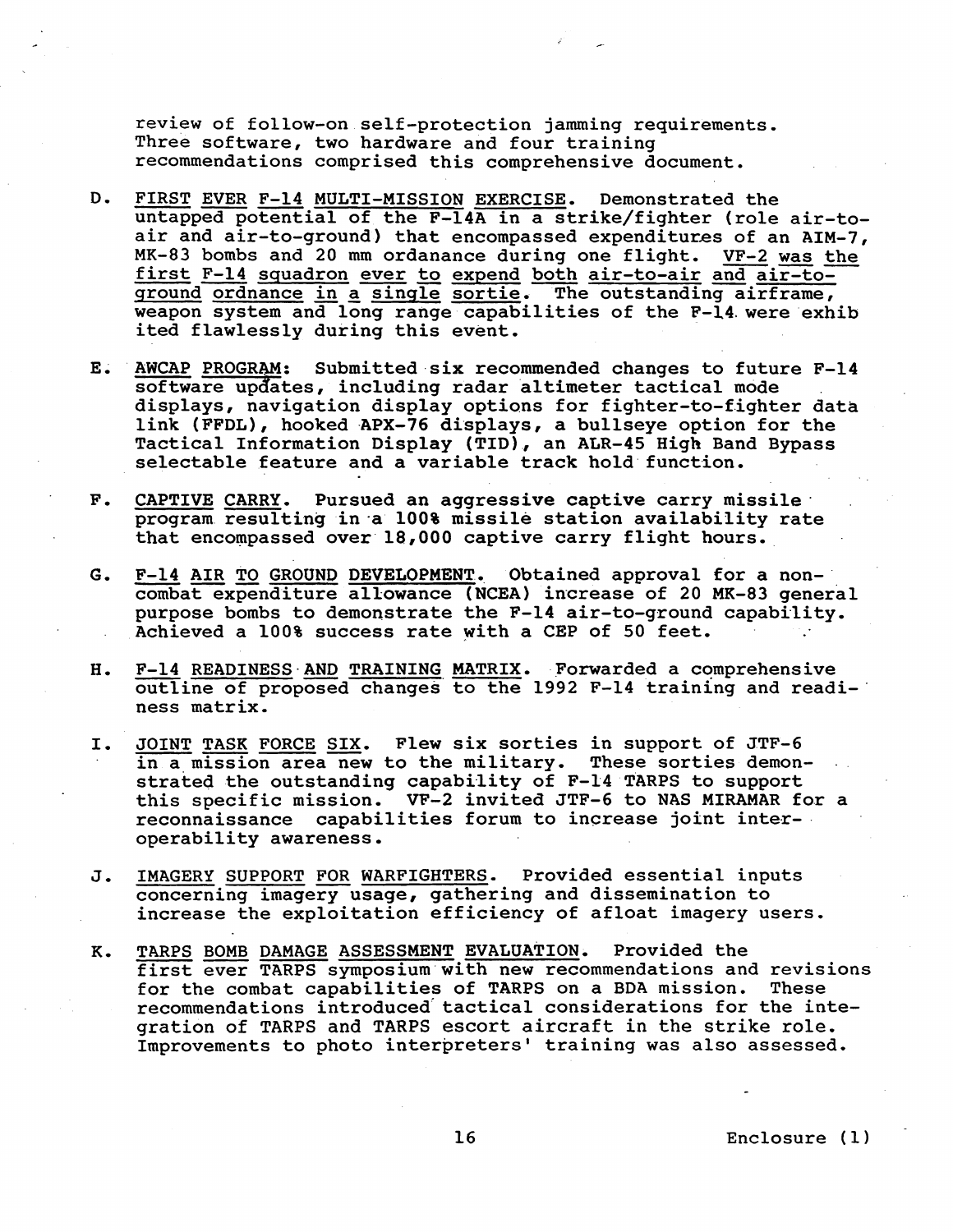#### 10. CONTRIBUTIONS TO TACTICS DEVELOPMENT/COMBAT CONTRIBUTIONS

- A. TACMAN CHANGES. Five Submitted, Includes complete chapter revisions for fighter-to-fighter data link (FFDL), HAVEQUICK operations and tactical employment, F-14 air-to-ground employ ment, night section tactics, and TARPS and TARPS escort employ ment for the December, 1991 TACMAN review,
- B. DESERT STORM LESSONS LEARNED. Forwarded an exhaustive VF-2 Desert Storm Lessons Learned which included inputs to the Navy Fighter Weapons School and the Naval Strike warfare'center on night fighter tactics, long range overland CAP tactics, Electronic Counter Measure (ECM) considerations, joint inter-operability and command and control. This document received accolades by the above agencies for its importance in tactical and weapon systems development and was forwarded to the Deputy Chief of Naval Operations for Air Warfare (OP-05) for further review, .
- C, TARPS DESERT STORM LESSONS LEARNED Forwarded this separate document concerning'TARPS Desert Storm Lessons learned which again included inputs to the Navy Fighter Weapons School and the Naval Strike Warfare Center on TARPS tactics employed during the war. Included are recommendations for future TARPS and TARPS escort mission planning requirements, tactical considerations, and parts and support enhancements..
- D. TARPS SYLLABUS. Forwarded TARPS syllabus change recommendations to the F-14 model manager based upon training deficien-<br>cies encountered during Operation Desert Storm.
- E. <u>OTL-109</u>. Planned, briefed and executed the fighter portion of OTL-109, a CVW-2 coordinated T-LAM~strike to the China Lake Complex. E. <u>OTL-109</u>. Planned, briefed and executed the fighter position of OTL-109, a CVW-2 coordinated T-LAM strike to the CM<br>Lake Complex.<br>F. <u>AAW TACPRO</u>. Updated CVW-2's Anti-Air Warfare tacpro<br>in response to recent changes i
- in response to recent changes in the global threat.
- G. TARPS TACPRO. Revised CVW-2's TARPS Tacpro for photo reconnaissance in conjunction with the lessons learned from Operation Desert Storm.
- H. IMAGERY DISSEMINATION REQUIREMENTS. Developed a detailed input on operational requirements needed for the timely dissemination of imagery. This report will enhance the effectiveness of future TARPS imagery exploitation among carrier battle groups. INGURSHIMATION REQUIREMENTS. Developed a decarted<br>
input on operational requirements needed for the timely disse<br>
of future TARPS imagery exploitation among carrier battle gro<br>
I. AIR INTERCEPT CONTROLLER (AIC) TRAINING. V
- from the surface units of Battle Group Echo at NAF El Centro for integrated FFARP training and also a tactics seminar at NAS Miramar to further enhance controller/aircrew tactical coordination.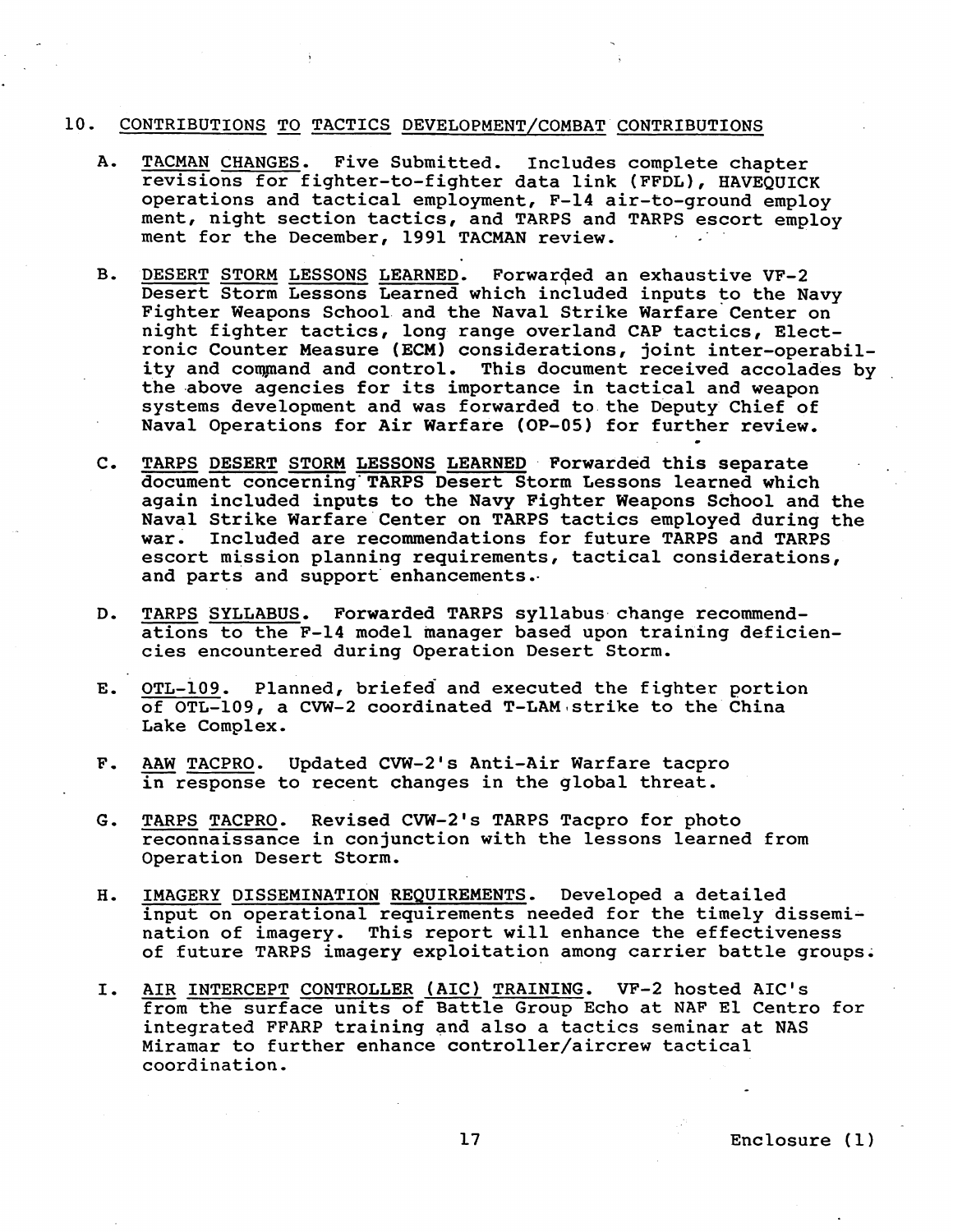- $J$ . IRAQI TARPS IMAGERY. Actual Desert Storm wartime TARPS imagery, taken by VF-2 has been provided to the Naval Strike Warfare Center, Fleet Intelligence Training Center Pacific, May and Marine Corp Intelligence Training Center Pacific,<br>
Navy and Marine Corp Intelligence Training Center, F-14 model<br>
managers and other agencies for incorporation into photo inter-<br>
pretation courses. Accompanied by a Navy and Marine Corp Intelligence Training Center, F-14 model managers and other agencies for incorporation into photo interpretation courses. Accompanied by actual exploitation reports and analysis, this training package will prove invaluable to future reconnaissance interpretations and exploitation efforts.
- TARPS aircraft was forwarded extensively throughout the Department of Defense. This imagery proved the value of F-14 TARPS in a reconnaissance mission, and also the capabilities and damage caused by many allied "smart" weapons.
- 
- 11. <u>GENERAL CONTRIBUTIONS TO THE F-14 COMMUNITY</u><br>A. DESERT STORM CRUISE DEBRIEF. Presented the West Coast F-14 community this comprehensive Desert Storm debrief covering all facets of combat operations upon return from deployment in June, 1991. Acclaimed as a "World Class" presenta tion by the F-14 community.
	- B. SUPPORTERS OF THE RESERVE FLEET FLY PROGRAM. Upon return fromdeployment, VF-2 fully supported the reserve fleet fly program until its demise at the end of the fiscal year. **57** flight hours were flown in support of the Squadron Augmentation Unit (SAU).
	- C. CONTRIBUTIONS IN MILITARY/COMMUNITY RELATIONS.
		- (1) Repainted NAS Miramar's landmark Gun Butts with the familiar "Fightertown USA" logo. All materials and labor were donated by the Bounty Hunters.
		- **(2)** Served the San Diego community by presenting a program to elementary school groups in association with the "Just Say No" society of San Diego. Presentations covered Naval Fighter Aviation, student career goals and the dangers of drug use.
		- (3) Conducted tours for three Cub Scout and three Boy Scout Troop visits to NAS Miramar.
		- (4) Adopted a Naval Recruit Training Center class.
		- **(5)** Hosted Miramar's largest and most successful social event, the annual "Bullet Blowout" at the NAS Miramar Officers Club.,
		- *(6)* While deployed aboard USS RANGER, organized and directed a 10K Memorial Run on the flight deck for the Air Wing TWO attack pilot killed in action during Operation Desert Storm.